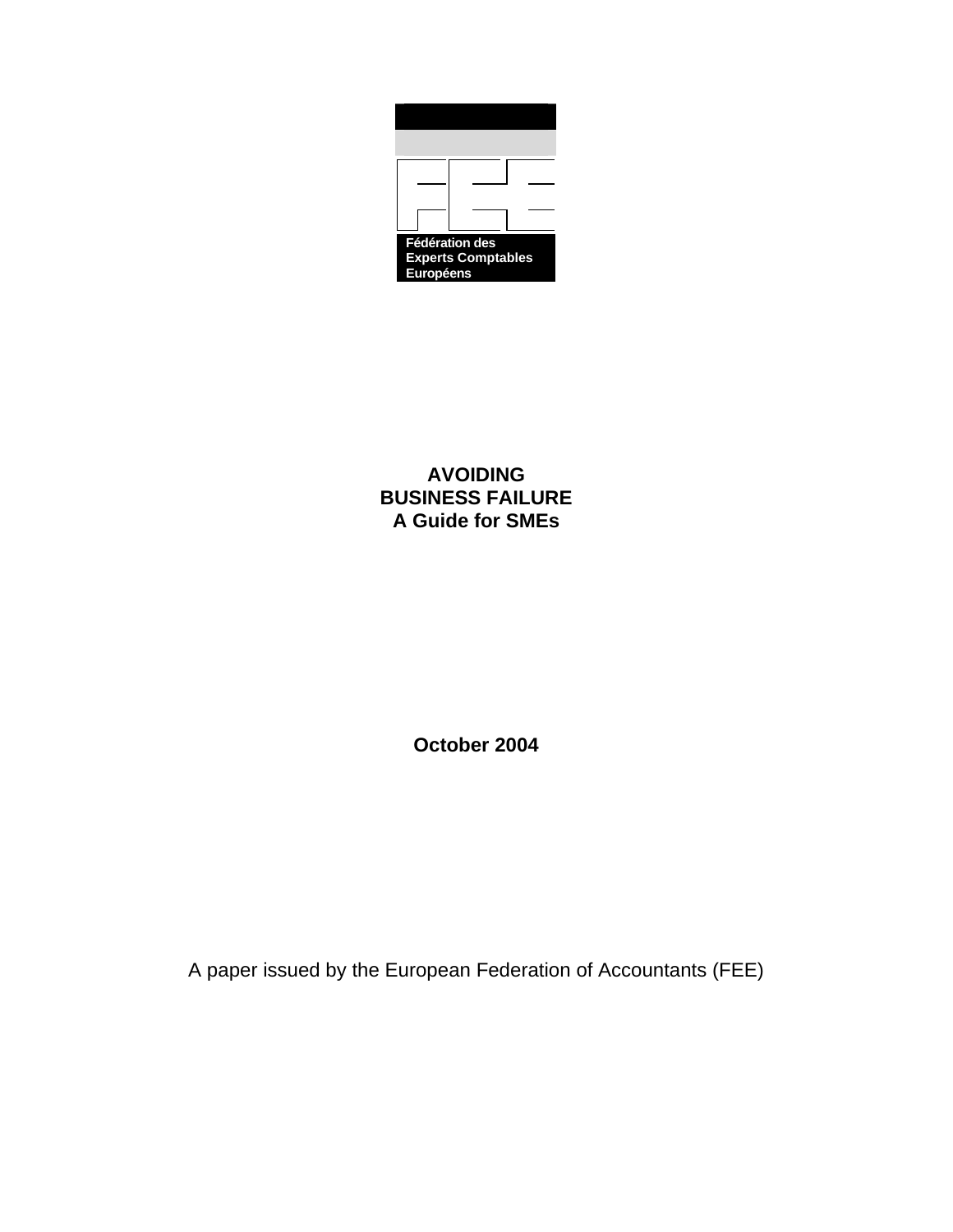

The Fédération des Experts Comptables Européens (FEE) is the representative organisation for the accountancy profession in Europe. FEE's membership consists of 41 professional institutes of accountants from 29 countries. FEE member bodies represent more than 500,000 accountants in Europe. Roughly 45% of these accountants work in public practice, providing a wide range of services to clients. The other 55% work in various capacities in industry, commerce, government and education.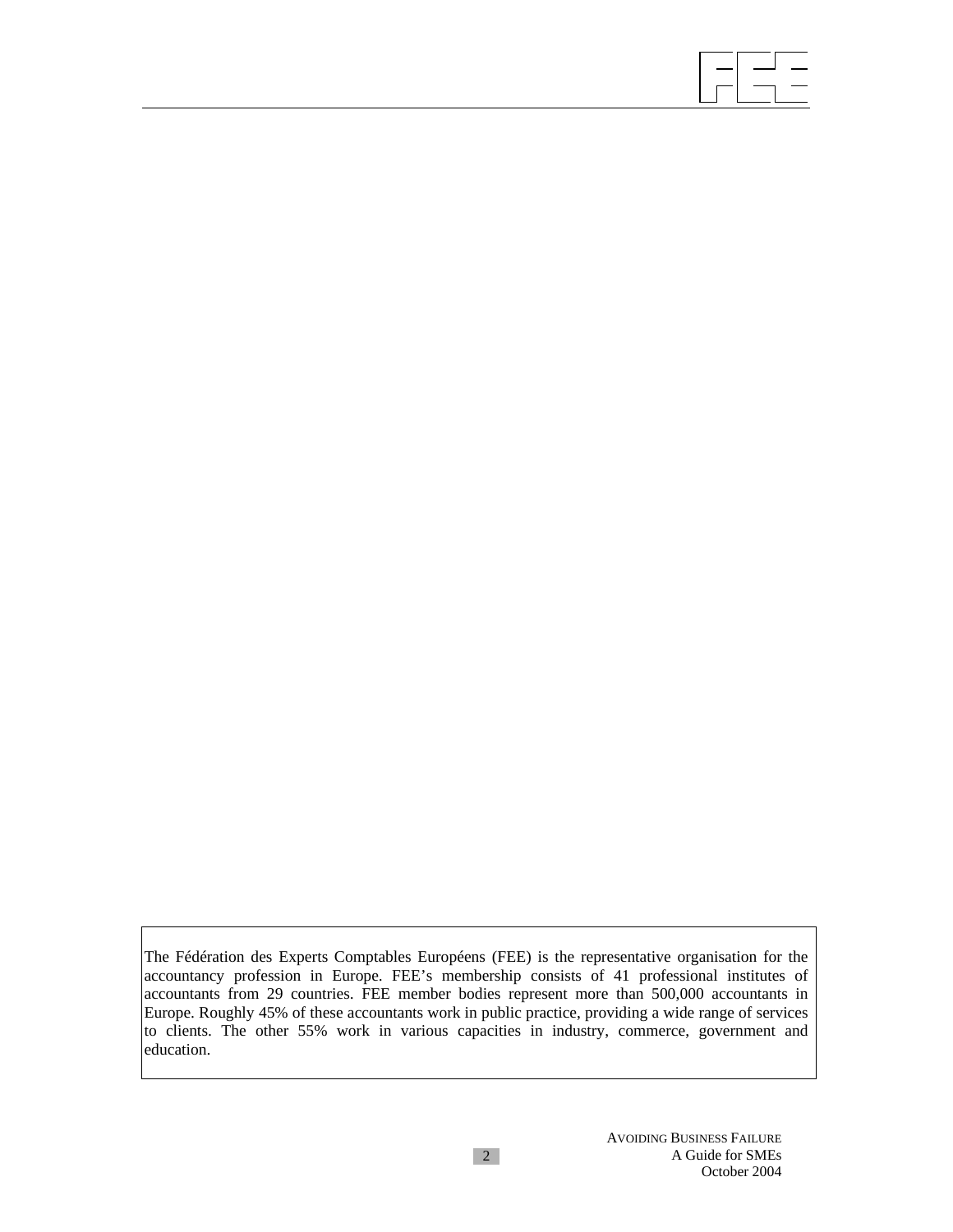# **TABLE OF CONTENTS**

| 1                |                                                                                      |                                                               |  |  |  |  |
|------------------|--------------------------------------------------------------------------------------|---------------------------------------------------------------|--|--|--|--|
| 1.1              |                                                                                      |                                                               |  |  |  |  |
|                  | 1.1.1                                                                                |                                                               |  |  |  |  |
|                  | 1.1.2                                                                                |                                                               |  |  |  |  |
|                  | 1.1.3                                                                                |                                                               |  |  |  |  |
|                  | 1.1.4                                                                                |                                                               |  |  |  |  |
|                  | 1.1.5                                                                                |                                                               |  |  |  |  |
|                  | 1.1.6                                                                                |                                                               |  |  |  |  |
|                  | 1.1.7                                                                                |                                                               |  |  |  |  |
|                  | 1.1.8                                                                                |                                                               |  |  |  |  |
|                  | 1.1.9                                                                                |                                                               |  |  |  |  |
| 1.2              |                                                                                      |                                                               |  |  |  |  |
|                  | 1.2.1                                                                                |                                                               |  |  |  |  |
|                  | 1.2.2                                                                                |                                                               |  |  |  |  |
|                  | 1.2.3                                                                                | Governmental Measures and International Developments  17      |  |  |  |  |
|                  | 1.2.4                                                                                | Environmental Protection and Other Regulatory Requirements 17 |  |  |  |  |
|                  | 1.2.5                                                                                |                                                               |  |  |  |  |
| $\mathbf{2}$     |                                                                                      |                                                               |  |  |  |  |
|                  | 2.1                                                                                  |                                                               |  |  |  |  |
|                  | 2.2                                                                                  |                                                               |  |  |  |  |
| 3                |                                                                                      |                                                               |  |  |  |  |
|                  | 3.1                                                                                  |                                                               |  |  |  |  |
|                  | 3.1.1                                                                                |                                                               |  |  |  |  |
|                  | 3.1.2                                                                                |                                                               |  |  |  |  |
| 3.1.3            |                                                                                      |                                                               |  |  |  |  |
| 3.1.4            |                                                                                      |                                                               |  |  |  |  |
| 3.1.5            |                                                                                      |                                                               |  |  |  |  |
|                  | 3.1.6                                                                                |                                                               |  |  |  |  |
| $\boldsymbol{4}$ |                                                                                      |                                                               |  |  |  |  |
| 5                |                                                                                      |                                                               |  |  |  |  |
|                  | Insolvency Legal Framework for Mutual Recognition at the European Union Level<br>5.1 |                                                               |  |  |  |  |
|                  |                                                                                      |                                                               |  |  |  |  |
| 5.2              |                                                                                      |                                                               |  |  |  |  |
| 5.3              |                                                                                      |                                                               |  |  |  |  |
| 5.4              |                                                                                      |                                                               |  |  |  |  |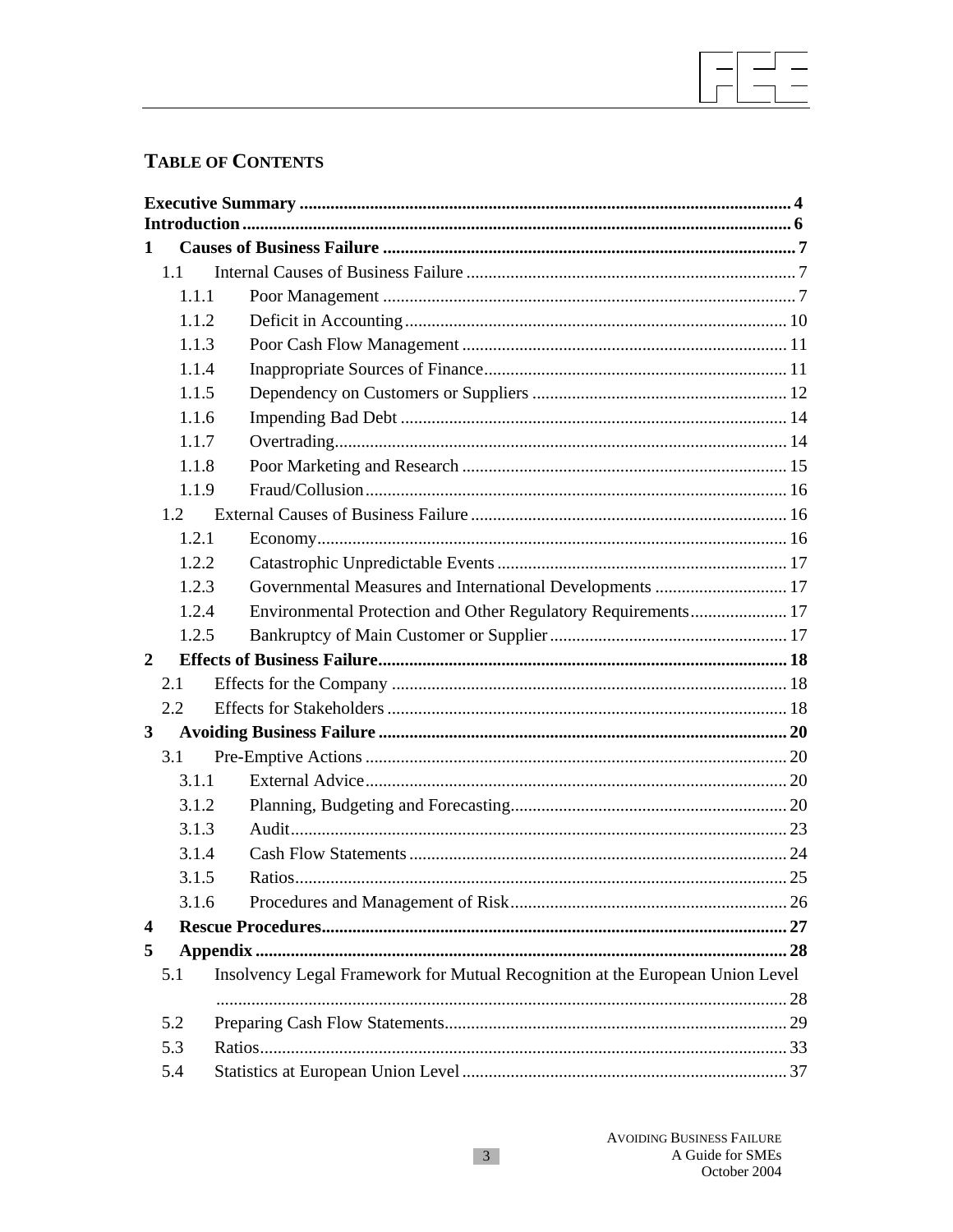

## **EXECUTIVE SUMMARY**

In the first few years of this century we have seen a series of major corporate collapses, which have had far-reaching consequences for the whole business community. Several of these collapses have occurred in the US, but others, most notably Parmalat, have proved that Europe is not immune from large-scale financial disasters.

The purpose of this paper is to:

- Examine the most common internal and external causes of business failure for Small and Medium Sized Enterprises  $(SMEs<sup>1</sup>)$ ;
- Look at the effects of failure for the business and its stakeholders;
- Provide practical guidance to entrepreneurs of SMEs by analysing the most appropriate preventive measures to avoid business failure; and
- Be of interest to the advisors of SMEs, especially those who do not specialise in business failure and recovery.

# *Key Recommendations of this Paper*

## **External Advice**

SMEs should seek advice from experts in good time in order to be trained to acquire the appropriate skills for detecting and reacting in advance to threats to the survival of the business. Professionally qualified accountants play a significant role in this respect, as they have the knowledge and expertise to advise and help entrepreneurs through all stages of an SME's life, enabling them to be prepared to spot and react to any warning signs of potential insolvency.

#### **Planning, Budgeting and Forecasting**

SMEs should put in place systems of planning, budgeting and forecasting which enable them to identify key performance indicators and which incorporate provision for them to compare, on an ongoing basis, actual performance data with the original forecasts and targets.

 $\overline{\phantom{a}}$ 

<sup>&</sup>lt;sup>1</sup> In the paper SMEs are defined according Headcount thresholds set up by Commission Recommendation 280/1996:

Medium-sized enterprises: <250

Small enterprises:  $<$  50

Micro enterprises: <10

On 8 May 2003 the Commission adopted a new definition, which will come into force as of 1 January 2005, which leaves headcount thresholds unchanged but modifies thresholds of turnover and total Balance Sheet, as follows:

<sup>•</sup> Medium-sized enterprises: headcount <250, turnover Eur 50 million, or total Balance Sheet = Eur 43 million

<sup>•</sup> Small enterprises: headcount <50, turnover Eur 10 million, or total Balance Sheet Eur 10 million;

<sup>•</sup> Micro enterprises: headcount <10, turnover Eur 2 million, or total Balance Sheet Eur 2 million.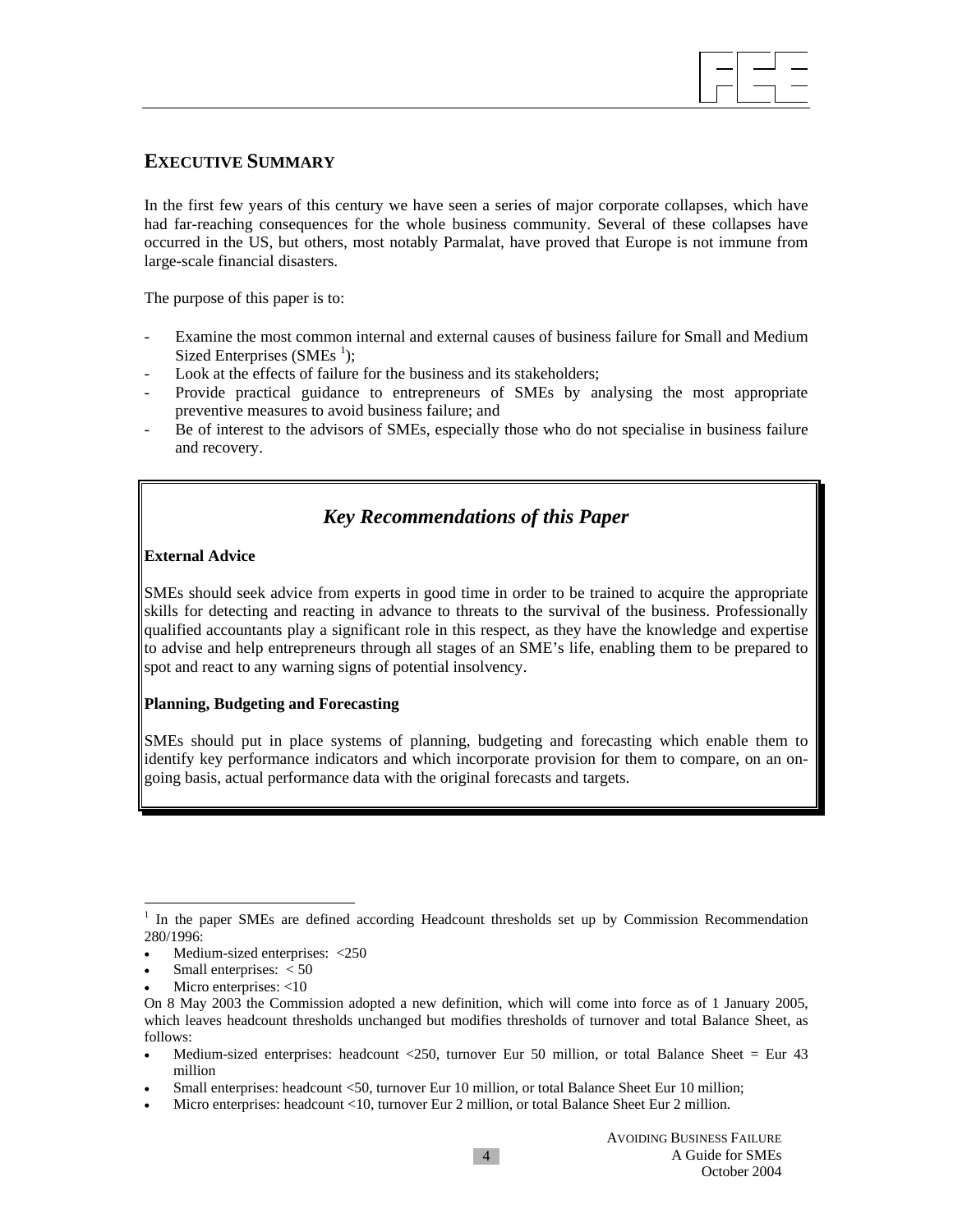

## **Audit**

It is advisable also for those companies for which audit is not compulsory by national law to commission a voluntary audit of their financial statements. This will enhance the credibility of the company's financial reporting and results, especially from the perspective of banks, and will help to identify and deter fraud.

## **Cash Flow Statements and Ratios**

SMEs, like all other businesses, should monitor their cash flows carefully, with the aim of ensuring that they are at all times able to pay their debts as they fall due. On a pro-active basis, businesses should plan for all anticipated inflows and outflows of cash during the planning period. This should be followed up by the regular monitoring of actual receipts and payments and their comparison with the budgeted figures. On a retrospective basis, businesses may find it helpful to compile statements of cash flows over the whole accounting period under review; this will give them a good idea of their actual ability to generate cash and of the timing and regularity of those cash flows.

Entrepreneurs should make positive use of ratio techniques to interpret their accounting information and to identify trends in the financial health of their business. Ratio analysis enable entrepreneurs to asses the performance of their business over time and also to compare their performance to that of others in the same line of business or of a similar size. These techniques will separately be used by third parties, such as lenders of finance, to analyse the underlying health of the business.

## **Procedures and Management of Risk**

SMEs should set up internal control and risk management systems which are appropriate to their size and organisational complexity. Such systems should be sufficient to allow managers to identify in good time any threats to the survival of the business.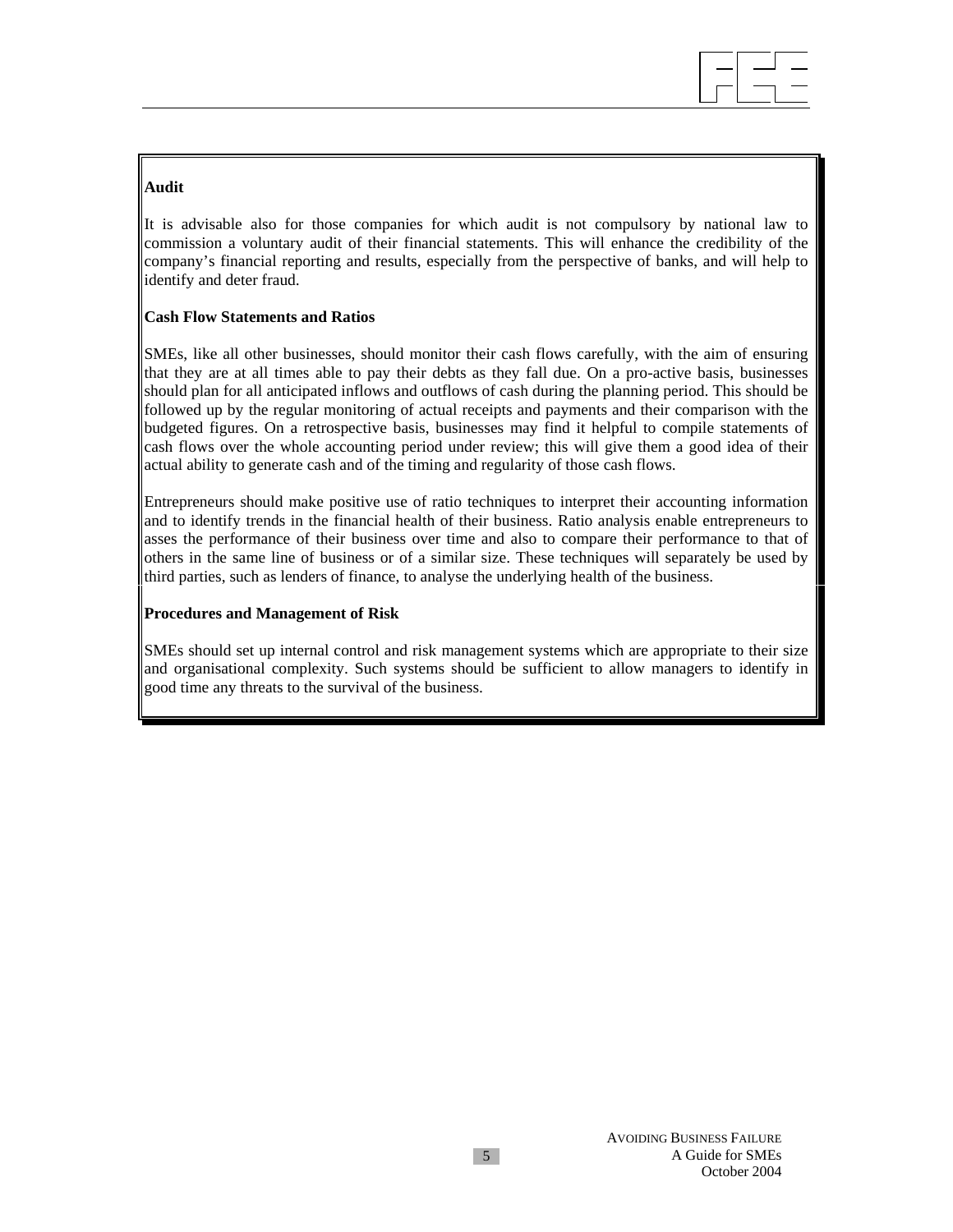

## **INTRODUCTION**

When any company fails, its 'stakeholders' – its investors, employees, suppliers and customers – stand to lose out financially. Investors will usually lose the money they put into the business and unpaid creditors will often have to write off their debts. Even the biggest company is likely to have among its stakeholders small private shareholders and SMEs which trade with it. Therefore, the failure of a large company may well lead, indirectly, to financial problems or even insolvency for individuals and businesses that have a financial stake in it. At the same time, it is quite possible for the solvency of an SME to be threatened by the collapse of an SME with which it trades.

Although the failure of an individual SME will never attract the media attention which follows the collapse of an Enron or a Parmalat, the consequences of the failure of smaller companies are certainly a serious matter for those stakeholders who are directly involved. The collective consequences of SME business failure are also a serious matter for national economies: 99 % of all businesses in the European Economic Area are SMEs and two thirds of the workforce is employed in  $SMEs<sup>2</sup>$ . The adoption by SMEs of reasonable measures to guard against threats to their business viability is, therefore, very much in the interests of SMEs themselves, their stakeholders and the EU economy as a whole.

It has been widely recognised that business growth and survival depends both on external and internal factors. While most of the challenges which a business will face may be foreseeable, some will be completely unpredictable. However, if a business is to succeed, its management must be alert to all matters which are likely to have a material impact on its viability and must then demonstrate skills both in exploiting opportunities and mitigating threats.

SMEs are, in some respects, more vulnerable to business pressures and generally tend to take more risks than larger companies. They also are less likely to have highly developed internal organisational structures, employing qualified accountants amongst their employees and sophisticated in-house procedures to manage internal control and to monitor business performance and cash flow. SMEs are usually managed by the entrepreneur or, in the case of middle-sized structures, by management employed by the entrepreneur.

It is generally accepted that the biggest obstacle to saving viable businesses is getting the entrepreneurs to take expert advice in good time. Prevention is always better than the cure, and it is always far easier to put out a fire when the first wisps of smoke appear than when the building has become engulfed in flames.

The purpose of this paper is to offer guidance to entrepreneurs and managers of SMEs on the sorts of issues which they should be alert to in the context of responsible financial management. It also offers advice on the actions which they should consider taking where they identify short-term or long-term threats to the viability of their business. The paper begins by examining the most common internal and external causes of business failure for SMEs and looks at the effects of failure for the business and its stakeholders. It then provides practical guidance to entrepreneurs of SMEs by analysing the most appropriate preventive measures to avoid business failure.

FEE has prepared *'Avoiding Business Failure- a guide for SMEs'* with help of its SME/SMP Working Party, which champions the role of the accountancy profession in supporting SMEs across the European Union.

<sup>&</sup>lt;sup>2</sup> Source: 2002 Observatory of European SMEs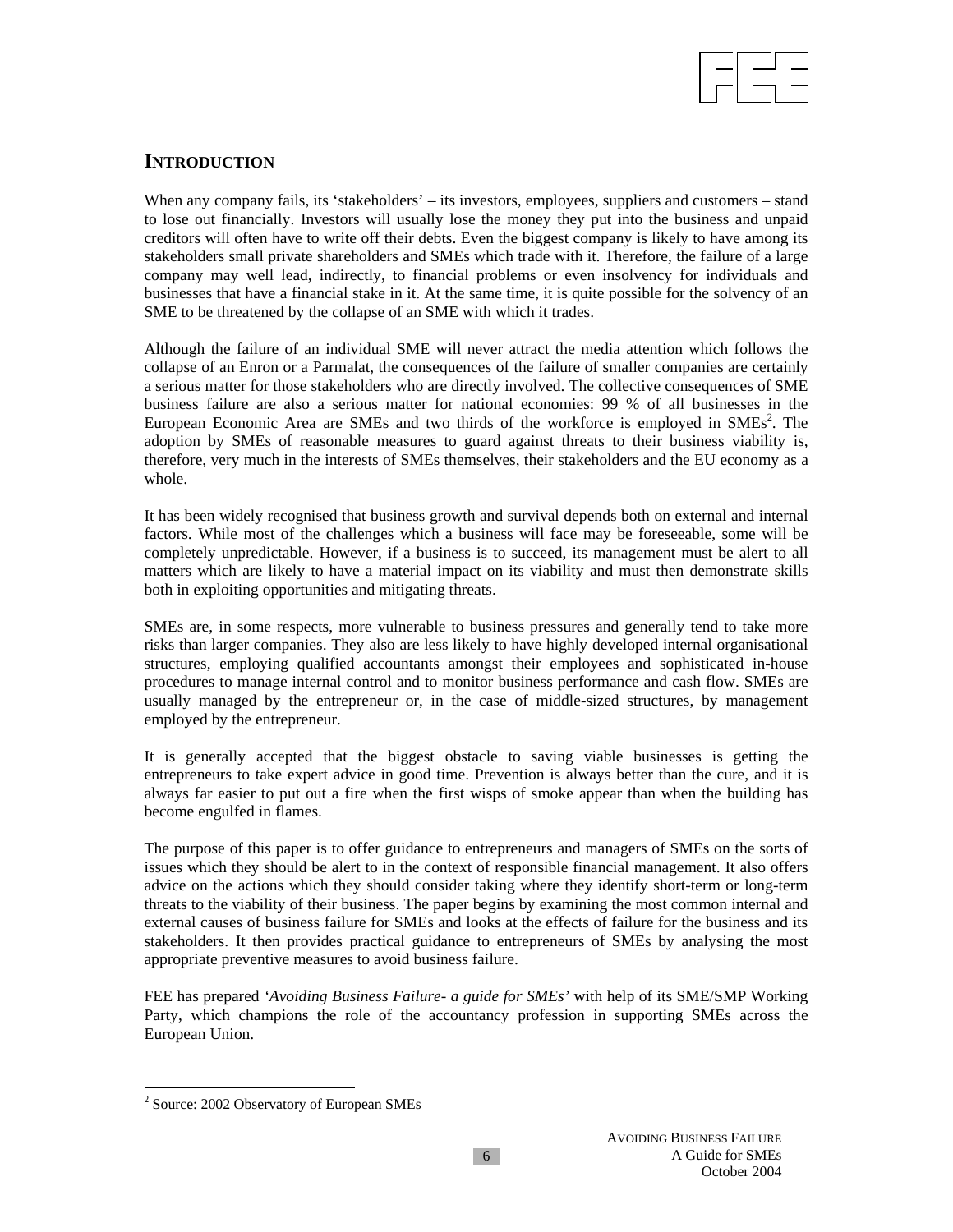

## **1 CAUSES OF BUSINESS FAILURE**

The causes of business failure are many and varied and may stem both from the external environment and from factors internal to the business. Internal causes of business failure may in many cases be capable of being foreseen in advance, while on the other hand some external causes are not so predictable. In most cases, a complex mixture of causes contribute to business failure; it is very rare for one single factor to be involved.

With respect to SMEs, the following internal and external threats to their survival and growth have been identified.

## *1.1 Internal Causes of Business Failure*

By definition, problems that are 'internal' to a business are more likely to be predictable than matters which are external to the business and over which the latter may have no control. Accordingly, 'internal' threats to the viability of a business are more capable of being anticipated and planned for than threats from outside.

## *1.1.1 Poor Management*

The most commonly occurring 'internal' factor in business failure among SMEs is poor management. Even other internal causes of business failure are often inevitably linked to poor management. This term is used here in a broad sense to refer to the failure of the management of an SME to be able to ensure that problems are identified promptly and the correct solutions applied, so as to give the company the best possible chance of survival and growth.

Management competence is clearly an issue for businesses of all sizes, since it is management which is invariably responsible for making all the important commercial decisions in the company. However, the smaller the business, the less likely it is that a company will have, in-house, the specialist financial skills and experience which are vital for ensuring that the decisions made are ones which will best serve the company's financial interests.

Most small businesses are established by one entrepreneur, or a small group of them, who have what they believe is a good idea for creating a specific product or providing a particular service. They will usually have skills and experience in the area of activity for which the new business is formed.

But however good their products and services may be, many SME entrepreneurs do not always have skills and experience in areas such as business planning financial reporting, marketing, customer relations and financial management. Managing a successful SME requires not only good creative and operational skills but good business skills too. Many SMEs do not appreciate until it is too late that, if they do not have these skills in-house, then the success of their business may well depend on them importing those skills from specialist advisors from outside the company or quickly developing basic business skills themselves.

Start-ups businesses are inherently more risky than more established businesses. The first three years of the life of a new business are usually particularly difficult, and a high proportion of new businesses fails during that period. The risk stems from the fact that the business has to prove itself quickly - to customers and suppliers, providers of finance, employees and possibly outside investors too.

7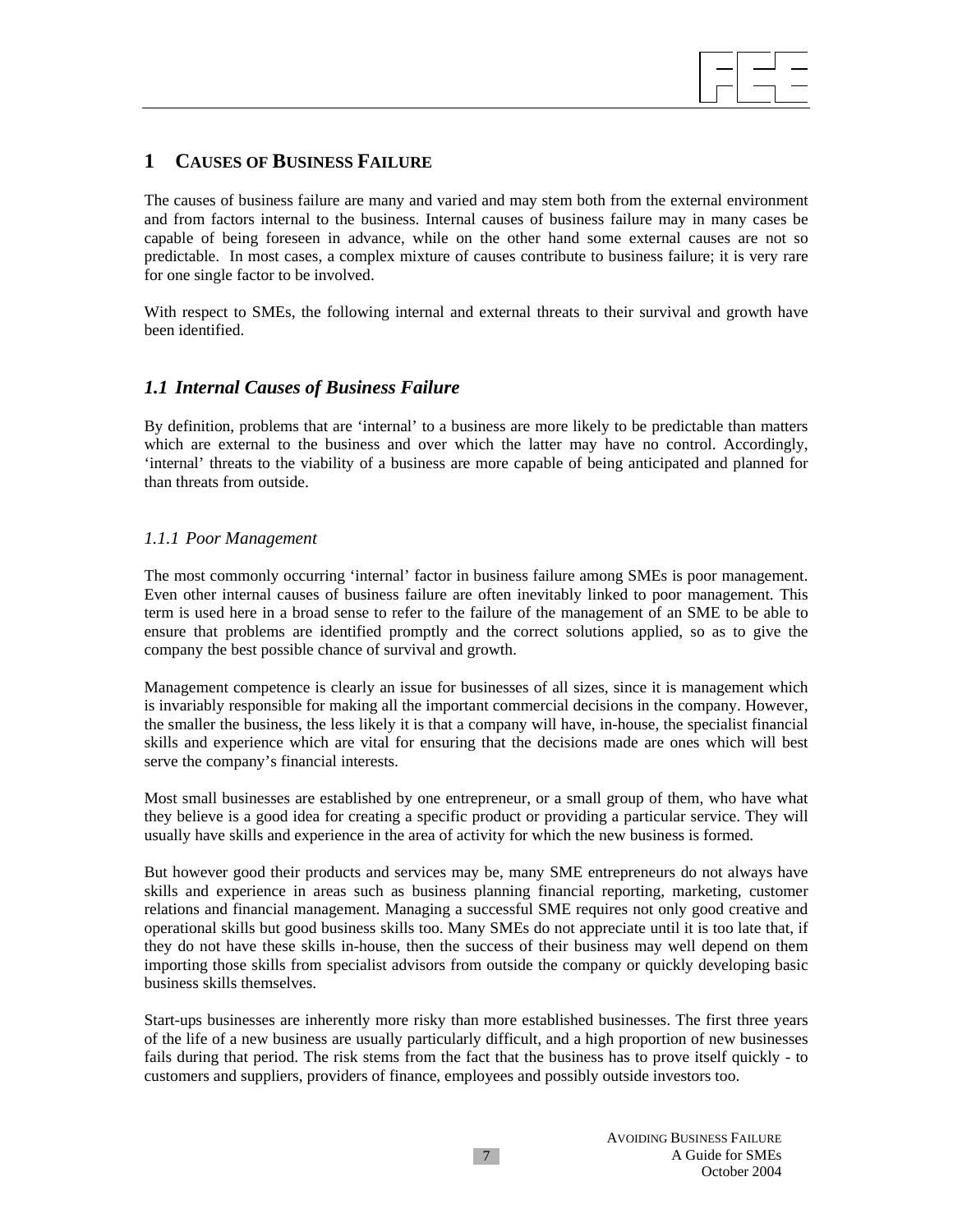

In order to get through this difficult initial period, a new business will need to make sure that it prepares an accurate business plan. Any lack of a track record of commercial viability of the business will mean that any prospective commercial lender will look upon it with some caution, and will invariably attach stringent conditions to any loans which it is prepared to advance.

In the case of micro and small enterprises (with headcount below 50 employees), the risk of insolvency rises significantly when the entrepreneur has insufficient technical and practical expertise to monitor the financial performance of the business alone, or simply has not enough time to do so. He might also be unwilling to delegate, either to competent employees or external financial accountants or advisors.

In the case of medium-sized enterprises (with headcount between 50 and 250 employees), the organizational structure is more complex and the company is not necessarily managed by the entrepreneur. The company is at risk when management does not possess the appropriate knowledge and either do not recognise this lack of expertise or are not willing to ask for advice, for example for fear of losing their jobs.

In both cases if management is not able to identify problems and threats when they occur, they will not be able to face up to them and to consider the possible remedial actions which they could take; if it does not face up to these issues promptly, it risks being overwhelmed by them. The ultimate result of poor management is that the company is not efficiently or effectively managed. The SME cannot afford to let such a situation to continue.

## *Case Study*

## *Poor Management*

K Ltd, a UK company, was a long-established, family-owned retail business which at one time had twenty shops in all the main towns of its region. The shop specialized in 'extra large' size clothing for both men and women.

The company rarely had an overdraft and depended for its capital on substantial loans made to the company by the entrepreneurs.

Over a period of several years, the company's performance deteriorated and its profits dwindled. The management failed to consider the underlying reasons for the decline in performance and took no decisive steps to try to win back the business which it was steadily losing. Given that the core business of this company was of a specialist nature, for which it might be assumed there would remain a steady consumer demand, the management should have been prepared to investigate the reasons why customers were taking their business elsewhere and taken some form of appropriate remedial action.

The management's only real response to the decline in the company's sales and turnover was to consolidate its resources by closing shops, which it did until, towards the end of its life, only three of the former twenty shops were left.

The company had no active strategy to address its problems. There was effectively no management structure, no focus on the future, no succession planning and no interest in re-training or re-positioning the business. After a long and steady decline, the company went into liquidation.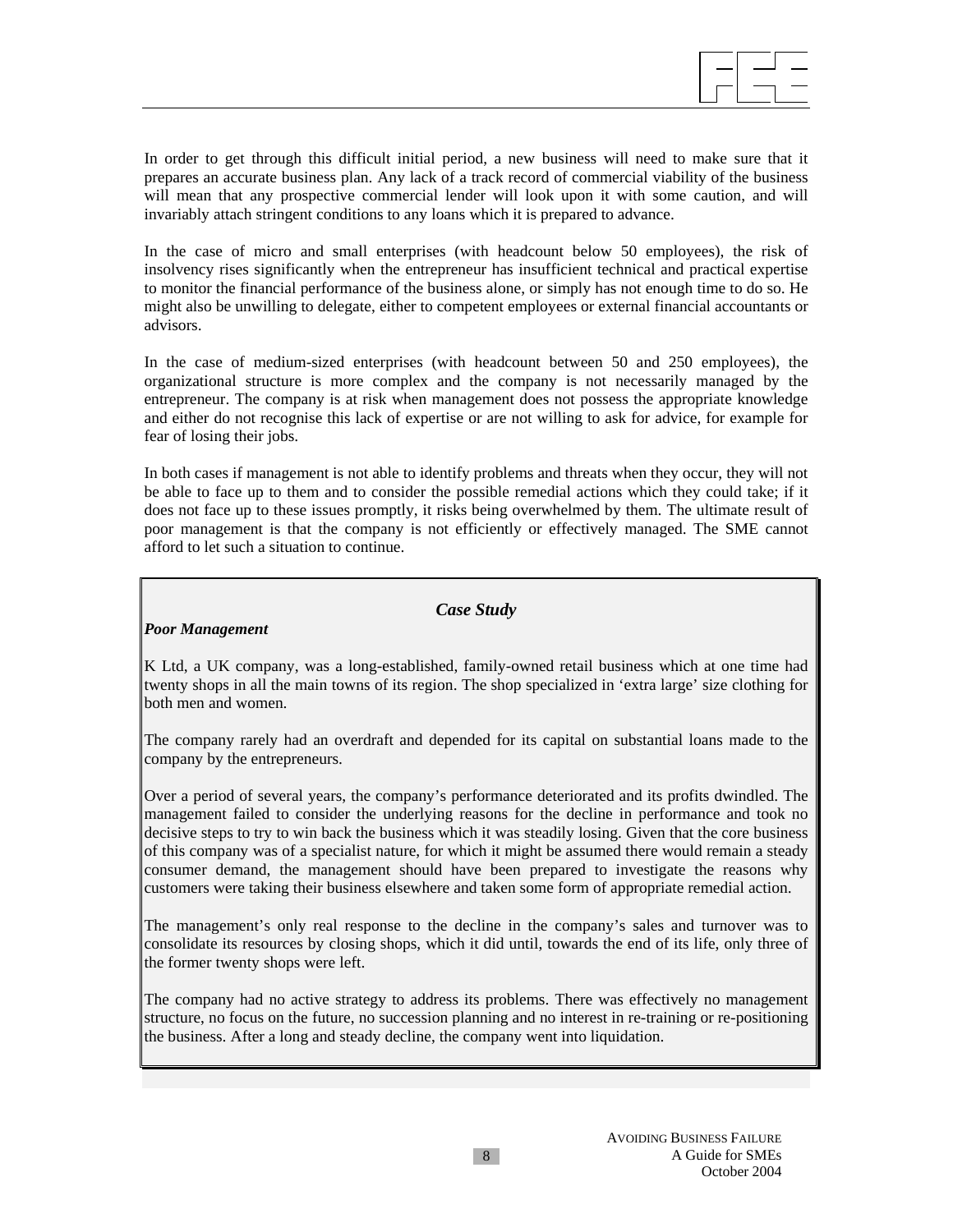

The entrepreneurs of this company showed no ability to analyze the changes which were taking place in the external environment and to adapt to them. If they had approached an accountant or other experts for advice on their company's position, the accountant might have suggested strategies to market their business better, or to modernise or expand its product range, or to expand the company's capital base. But in this case the owners took no action to respond to its problems with the result that liquidation became inevitable. The business failed not only because the entrepreneurs did not seek advice in good time but also because they were unable or unwilling to draw conclusions from the declining fortunes of their business.

A typical situation in which the entrepreneur might lack managerial skills is the case of succession, when the successors of the entrepreneur who take over the business at his death lack the necessary management skills to manage the business efficiently. The new generation of owners may be totally unprepared or unsuited for its new responsibilities, or just not interested. As a result, a viable business may be sold at a fire sale price to a competitor or may drift from growth to survival to failure<sup>3</sup>.

Another common case of bad management is represented by personal extravagance of the entrepreneur, with excessive remuneration and/or personal expenses not related to the business which may lead to business failure, as shown in the following case study.

## *Case Study*

## *Personal Extravagance*

 $\overline{a}$ 

The brothers Heinz and Friedrich Müller each had a 40% interest in the business Müller KG (German limited partnership) and carry personal liability in respect of the business. Their wives each held the remaining 10% stakes with limited liability status and ran a gallery of modern art- without significant commercial success.

The entity specialised in the production of high-grade cutlery. It employed approximately 100 workers and achieved a turnover of approximately 50 million Euros and profits of 2.5 million Euros per year.

Increases in quality requirements together with changes in customer tastes resulted in the necessity for substantial investment in new production processes in the following three years in the region of about 10 million Euros.

Against their accountant's advice, but under pressure from their wives, the personally liable partners decided to withdraw the majority of the profits in order to purchase paintings by contemporary artists. The necessary business investment was delayed for two years and financed entirely by loans.

<sup>&</sup>lt;sup>3</sup> FEE Publication 'Keeping it in the Family. SME Family Business Succession. Planning for yourself, your business and the next generation' June 2000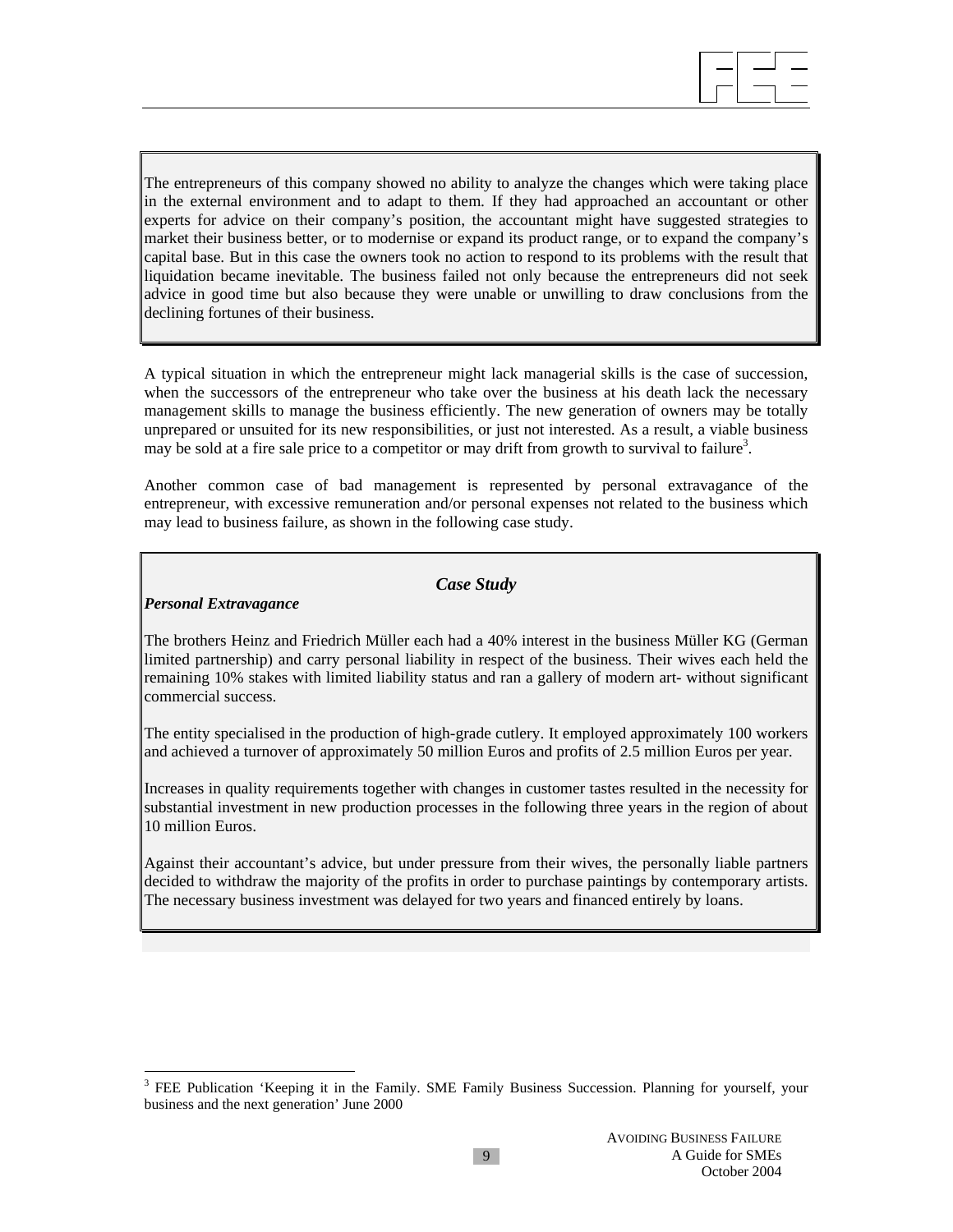

As a consequence of the delay in investment, a large part of the customer base turned to the competitors. The fall in turnover resulting from this caused a substantial loss; the interest payments due to the banks could no longer be met. The entity became insolvent, which under German law constitutes a ground for determination of insolvency proceedings under the statutory definition. As in the meantime the purchased paintings fell substantially in value, even an injection of funds by the partners resulting from the sale of the paintings would no longer prevent insolvency.

## *1.1.2 Deficit in Accounting*

Business decisions need to be supported by good quality financial information, which needs to be relevant, user-friendly and available in a timely manner. Poor accounting and reporting and decisions based upon inaccurate or incorrect financial information can actually cause problems which may threaten the solvency of the business.

Where a business operates poor bookkeeping practices which do not comply with recognised accounting principles, it risks incurring penalties from the regulatory authorities. This can apply in many areas, going from general ledger, receivables and payables, to indirect and direct tax (VAT books, VAT returns, other indirect taxes, and income return). In some Member States poor accounting can cause an inspection from fiscal authorities, which can last for a few months and cause considerable burdens on the business, slowing down routine activities.

In addition, poor accounting increases the risk of the business of not being aware of significant problems or of it recognising them too late. Elements such as excessive fixed and variable costs, incorrect revenue recognition, decrease in sales, etc, if not promptly recognised, can lead in the long run to damage to the solvency of the business.

Poor quality or misleading accounting information can result essentially from two factors: either it depends on mistakes of the management or can be driven by tax considerations. In the long-term inappropriate accounting treatment not in accordance with recognised accounting principles (in areas such as depreciation, bad debt, stock, etc) can lead to a decline in business performance.

Poor accounting practices will also, unless corrected, be reflected in the company's statutory financial statements. If the accounting is not in accordance with recognised accounting principles, the financial statements will not give a 'true and fair' view of the financial position of the company, and of the results of its operations and its cash flow<sup>4</sup>. Where the company is audited, this would cause a 'qualified opinion'<sup>5</sup>, a 'disclaimer of opinion'<sup>6</sup> or 'adverse opinion'<sup>7</sup> to be given by the auditors: this would, among other things, prevent the company from obtaining loans from banks.

<sup>&</sup>lt;sup>4</sup> International Auditing Standards (ISA) 700 – The Auditor's Report on Financial Statements.<br><sup>5</sup> 'Qualified opinion' in case of a limitation on the scope of the auditor's work or a disagreement with management regarding the acceptability or application of the accounting policies or adequacy of financial statement disclosures.

<sup>&</sup>lt;sup>6</sup> 'Disclaimer of opinion' in case the limitation on the scope of the auditor's work is so material and pervasive that the auditor has not been able to obtain sufficient appropriate audit evidence.

<sup>&</sup>lt;sup>7</sup> 'Adverse opinion' in case the disagreement with management is so material and pervasive that the auditor concludes that a qualification of the report is not adequate to disclose the misleading or incomplete nature of the financial statement.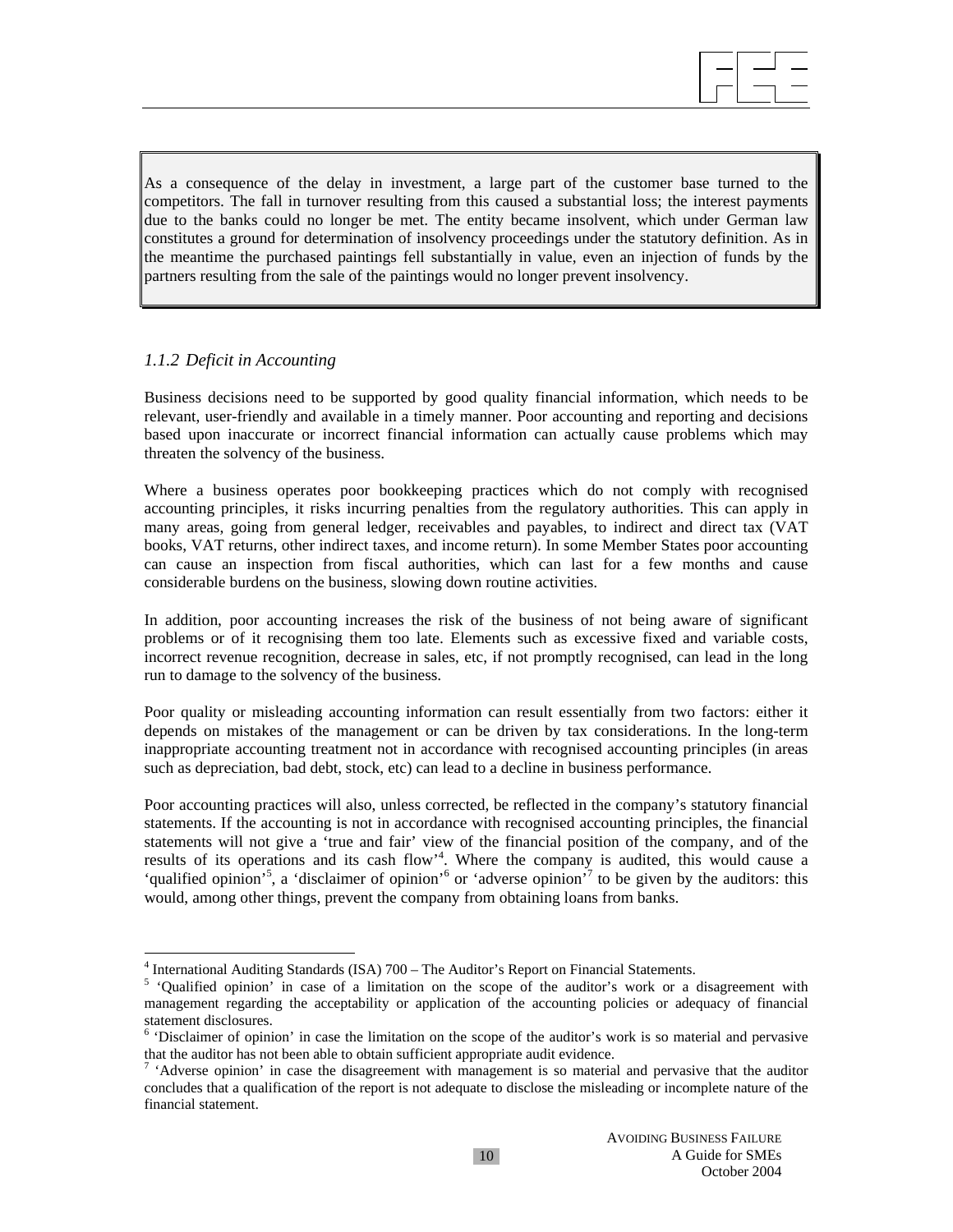

### *1.1.3 Poor Cash Flow Management*

Poor cash flow management, amongst the most common internal causes of business failure, implies an imbalance between the payment terms taken by debtors and those given to creditors.

The most obvious outcome of defective cash flow management is a significant decline in cash, with the business being unable to cover its repayment obligations, either to banks for loans, or towards suppliers for purchased goods and services. Inadequate management of inventory and Work In Progress (WIP) can also lead to cash flow problems.

The ultimate result of poor cash flow management is lack of working capital to run day-to-day activities.

## *1.1.4 Inappropriate Sources of Finance*

An unbalanced mix of risk capital and loan capital represents a threat to the solvency of the business. An extreme reliance on loan finance can test the company's cash flow position, leading to excessive obligations for the company to repay capital and associated interest, especially when loan conditions allow the lender to vary interest rates.

If the company starts to experience financial difficulties, insufficient risk capital will only worsen the situation, as the existing loan capital may prevent raising further debt finance.

In addition, unsuitable financing options result in an inconsistency between the liquidity of assets and the sources of financing, i.e. financing short-term assets with long-term loans, instead of short-term debt, or borrowing short to invest long. This issue is tackled in detail in the following case study 'Borrowing short to invest long'.

#### *Case Study*

#### *Borrow Short to Invest Long*

Earth Move Operations Ltd (UK), a family business operating as a company for many years turning over almost 10 million Euros with fifty employees, had made substantial profits withdrawn each year by the family shareholders as dividends, because the company always had the liquidity to enable them to do so.

There was a recession in the earth moving industry which resulted in the loss of a major contract and the price available for the remaining work being dramatically reduced. The company had already enjoyed substantial overdraft facilities that, in line with normal practice, were repayable on demand.

Before the company bankers fully realised that there were difficulties, the Directors had arranged for the company to purchase expensive earth moving equipment amounting to 1,5 million Euros, using the overdraft facility instead of the correct plant finance scheme.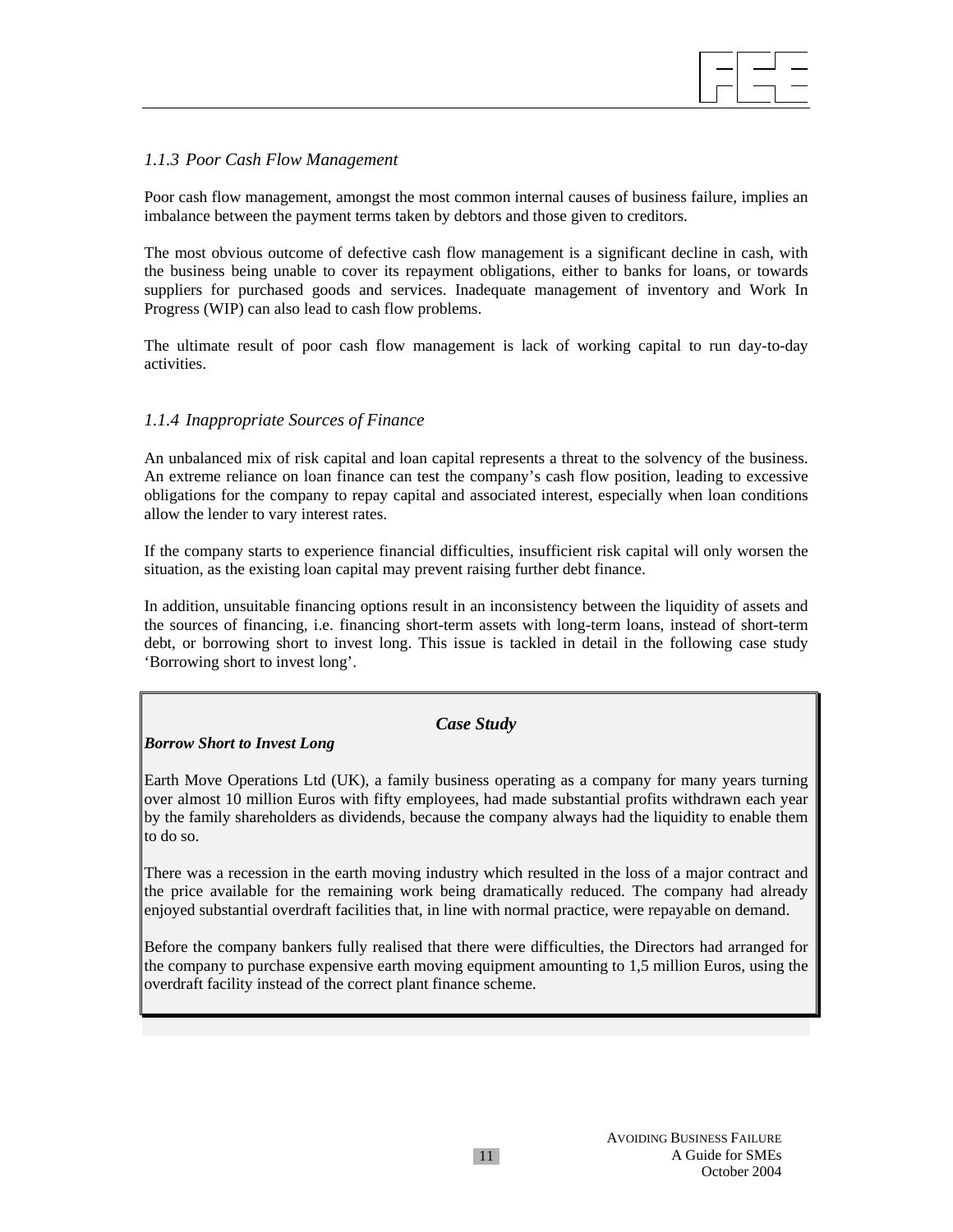

When the company bankers realised that losses were being incurred and the company became short of cash, they immediately asked for repayment. Because of the investment in plant the company could not realise the cash quickly and, as a result, the business was faced with closure. The plant would have to be sold; however, the sales value of the plant was well below its purchase price, which would result in substantial losses and the company would become insolvent.

The Directors consulted an Insolvency Practitioner who was also a Recovery Specialist. After reviewing the company's financial position the Recovery Specialist arranged for the business to be reconstructed by reducing costs to enable it to trade profitably within its market place. He then renegotiated the correct medium to long-term finance secured against the plant to realise funds to satisfy the bankers and ease the cash flow.

The economy picked up and the business once again became profitable.

## *1.1.5 Dependency on Customers or Suppliers*

Excessive reliance on only one customer, or alternatively only one supplier, poses very high risks to a business.

In the event of the only customer's insolvency or withdrawal of orders, the gross margin will drop significantly owing to the sudden reduction in sales. The whole future of the business is put at risk, as there may be no market for its products or services.

## *Case Study*

## *Reliance on One Sole Customer*

NMT Ltd (Spain) is a Small milk farm. For the last 15 years, 40% of the farm's turnover comes from sales to PARMALAT, its main customer – a fact of which the small milk farm is very proud.

Suddenly, PARMALAT came into difficulties, leading to the big multinational becoming insolvent and going through the Italian insolvency procedure. At that time PARMALAT's payables to NMT amounted approximated to 500,000 Euros.

When this happened, NMT had an outstanding debt with its creditors totalling 575,000 Euros. It was no more able to pay it back owing to lack of liquidity caused by the sudden stop in the collection of receivables from PARMALAT. In fact, NMT's banks, suppliers and other creditors lacked confidence in NMT's ability to repay its debts.

The farm was forced to ask for a Suspension of Payments Proceeding in order to restructure its financial situation and protect its assets from any assault by its creditors.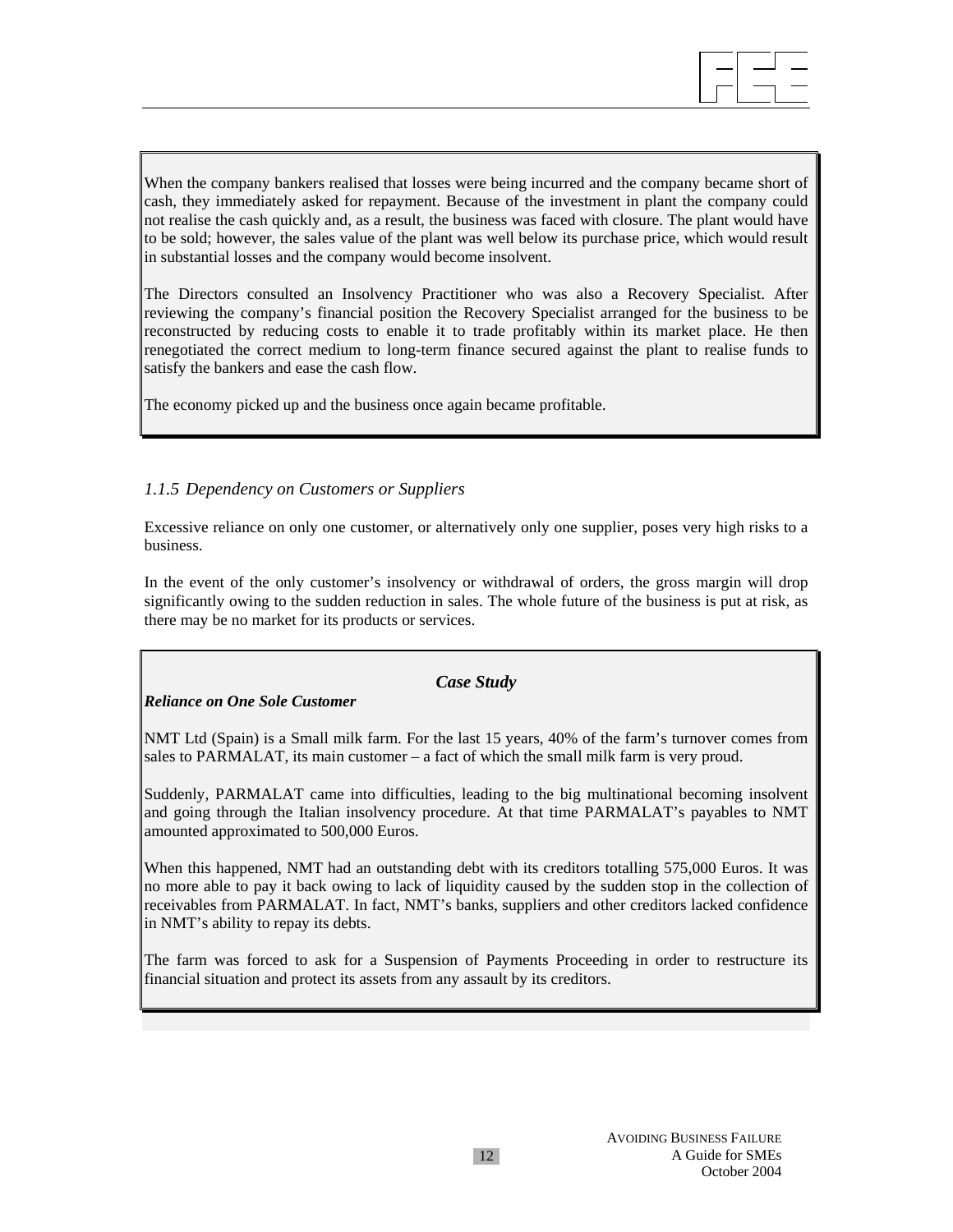

The main causes of NMT business failure can be identified in the following factors:

Problems in large multinational

Stigma of failure in the milk sector (everyone gets to know it promptly)

Reliance on one main customer (40%)

Sudden lack of credit from financial institutions & suppliers

- Sudden drop in sales in the Italian market

The main effects of the failure are as follows:

- Insolvency (repayment of debts non longer possible)

- Loss of profits as a consequence of loss sales

- Labour market problems

Stigma of failure for the entrepreneur

No credit available, especially locally

The same applies in case of reliance on only one supplier, as in the event of a sudden supply failure or break of the commercial relationship, the business will be in danger: because of its entire dependency on the supplier, it will have no alternative sources of supply.

## *Case Study*

## *Reliance on One Sole Supplier*

Dark Steel Ltd (UK) traded profitably for many years starting as a family partnership that developed in to a company with 8 million Euros turnover and sixty employees.

The company purchased steel wire from the large rolling mill steel supplier and less regularly second grade products made up into substantial coils. This wire was then processed into thinning wire with various uses, including wire used for baling and manufacture of goods such as shopping trolleys or filing baskets.

The industry became very competitive and the company sustained losses that eventually affected cash flow.

The Directors found and committed themselves to a supplier who was prepared to supply the steel coils at much reduced prices and allow a level of credit far in excess of other suppliers.

Initially, the company benefited because it could itself become more competitive in the market place and the cash flow position improved.

However, the management of the supplier company had made a fundamental error of judgment because the price it was selling to Dark Steel Limited was not sustainable and it very soon incurred losses and got in to cash flow difficulties itself, with the result that its bankers undertook insolvency procedures against it culminating in cessation of trading.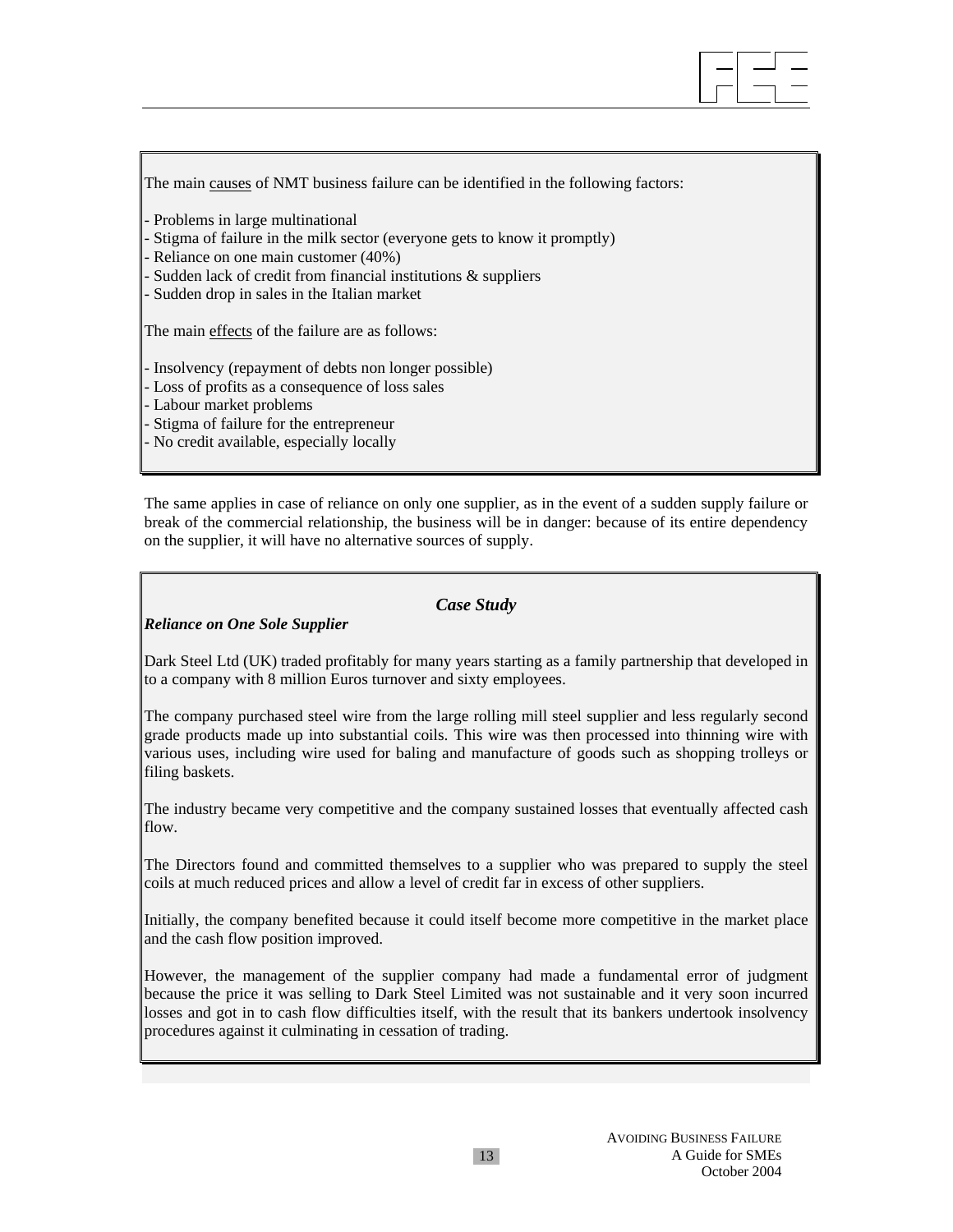

Overnight Dark Steel Limited lost its source of supply and could not then find an alternative supplier who was prepared to supply at anything like a comparable price, or who would be prepared to provide extended credit.

The Insolvency Practitioners, who were acting for the bank, called in the outstanding debt in full and, as a result, Dark Steel Ltd did not have funds to pay off the debt and pay new suppliers on their terms.

Consequently Dark Steel Ltd itself had to close down and a good well established family business was lost.

It must also be remembered that in case of excessive reliance on only one customer, or alternatively only one supplier, any audit report may include an 'emphasis of matter', i.e. an explanatory paragraph highlighting an area of risk, something which is not of course appreciated by stakeholders, such as banks, and would prevent the company from obtaining loans.

## *1.1.6 Impending Bad Debt*

Impeding bad debt is one of the possible causes of business failure that is capable of being predicted in advance. Bad debts may increase significantly, due to the insolvency or disappearance of a customer. This often leads in the long run to insolvency. The main problem for SMEs, though, may be in actually identifying potential bad debts and being able to reduce them. In many SMEs, there will not be an in-house credit collection department which is able to undertake regular credit control activity and follow up matters of going-concern. For this reason, bad debts may have a more dramatic impact on SMEs than on larger businesses.

#### *1.1.7 Overtrading*

When the company expands excessively and grows rapidly by taking on more commitments than it is able to cope with, the survival of the business is put at risk.

Hereunder follows a case study on overtrading, which provides a detailed example of such frequent cause of business failure.

## *Overtrading*

### *Case Study*

Mr. A. started a business fitting electronic equipment and systems in business customers' premises. He would fit and service equipment and provide training for their use to the customer's staff.

At the outset, Mr. A. had only one client. He would work from home, without separate business premises, and travel to the customer to carry out his work. By keeping overheads low, he soon started to make profits of about 100.000 Euros per year. He wished, however, to expand, acquire premises of his own, employ staff, diversify from his original base and cut down on the time he spent personally at clients.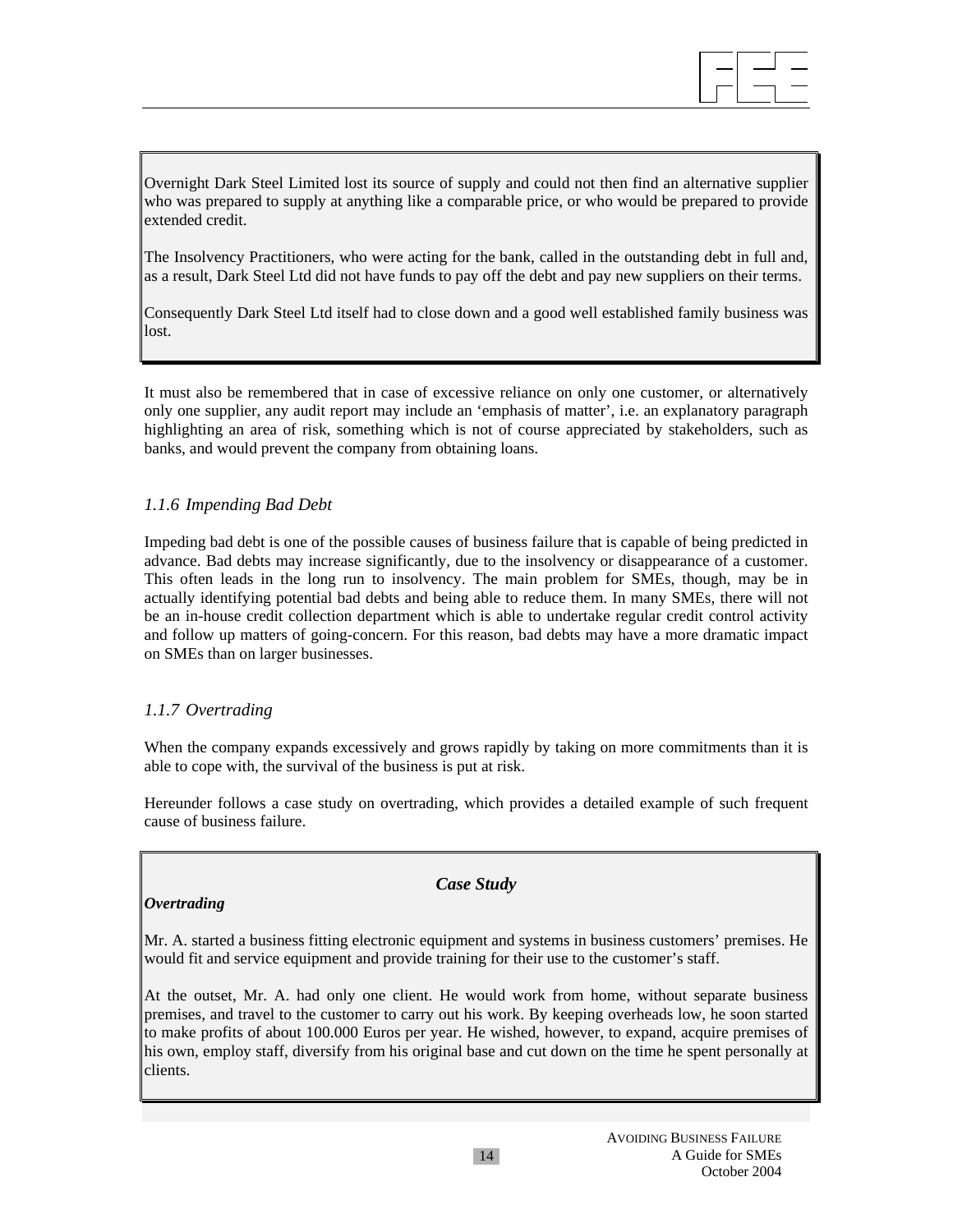

He asked advice from his accountant. He was told to seek the staged growth of his company and not try to do too much too soon. For as long as he had just the one client, there was no need to acquire business premises of his own. However, his reliance on the one client was a risk to the survival of his business. While he should not lose focus on the relationship with his current client, he should consider putting together an exit strategy to cope with the eventuality that the contract with the single client might be terminated.

Mr. A decided not to take the advice of his accountant as regards overheads and signed a 15-year lease on new premises. He took on five people and acquired company cars for them all. Mr. A also began to allow his new staff to take over fitting duties and to spend more and more of his time trying to computerise all aspects of the business.

Unfortunately, his business soon went from running a small overdraft to an overdraft of over 250.000 Euros, after withdrawing a combined 130.000 Euros for himself and his wife, who was also on the company payroll. His profits dropped to about 8.000 Euros.

Despite these unpromising signs, he pursued his aim of diversifying the business. He became an agent for accounting software packages and leased a further two cars for use by the new staff engaged to train customers. He also built an expensive in-house training facility for clients.

Problems mounted when the time came for the business to re-negotiate its contract with its original sole client. The business was forced to accept a lower price, which meant that its profits would fall further. This put further pressure on its bank overdraft and its cheques started to 'bounce'.

In the end, the business was unable to survive and the entrepreneur was bankrupt. He did not take his accountant's advice to put together a realistic exit strategy, he became excessively concerned with the image of his business and lost his focus on the core business of his company, instead of spending time on less important or less profitable matters. Above all, he failed to pursue a policy of sustainable growth and ended up overstretching both his business and himself.

#### *1.1.8 Poor Marketing and Research*

Amongst start-up businesses a frequent cause of businesses failure is a lack of adequate and appropriate market research. Market research is required to help businesses to identify their customers and inform them of the size of the potential customer base, to determine what price customers might be prepared to pay and to suggest how demand for the product or service will change according to the price charged. Research will also inform them about their competitors and their likely reaction to a new entrant to the marketplace.

In a new business this information is vital to enable the company to calculate whether it will make sufficient gross margins to cover its overheads and financing costs and make an adequate profit.

More established businesses will have addressed some of these issues. However they need to be constantly aware of how their marketplace is changing, what their competitors are doing and planning, who can be the potential new entrants to the marketplace and how they will affect their trade.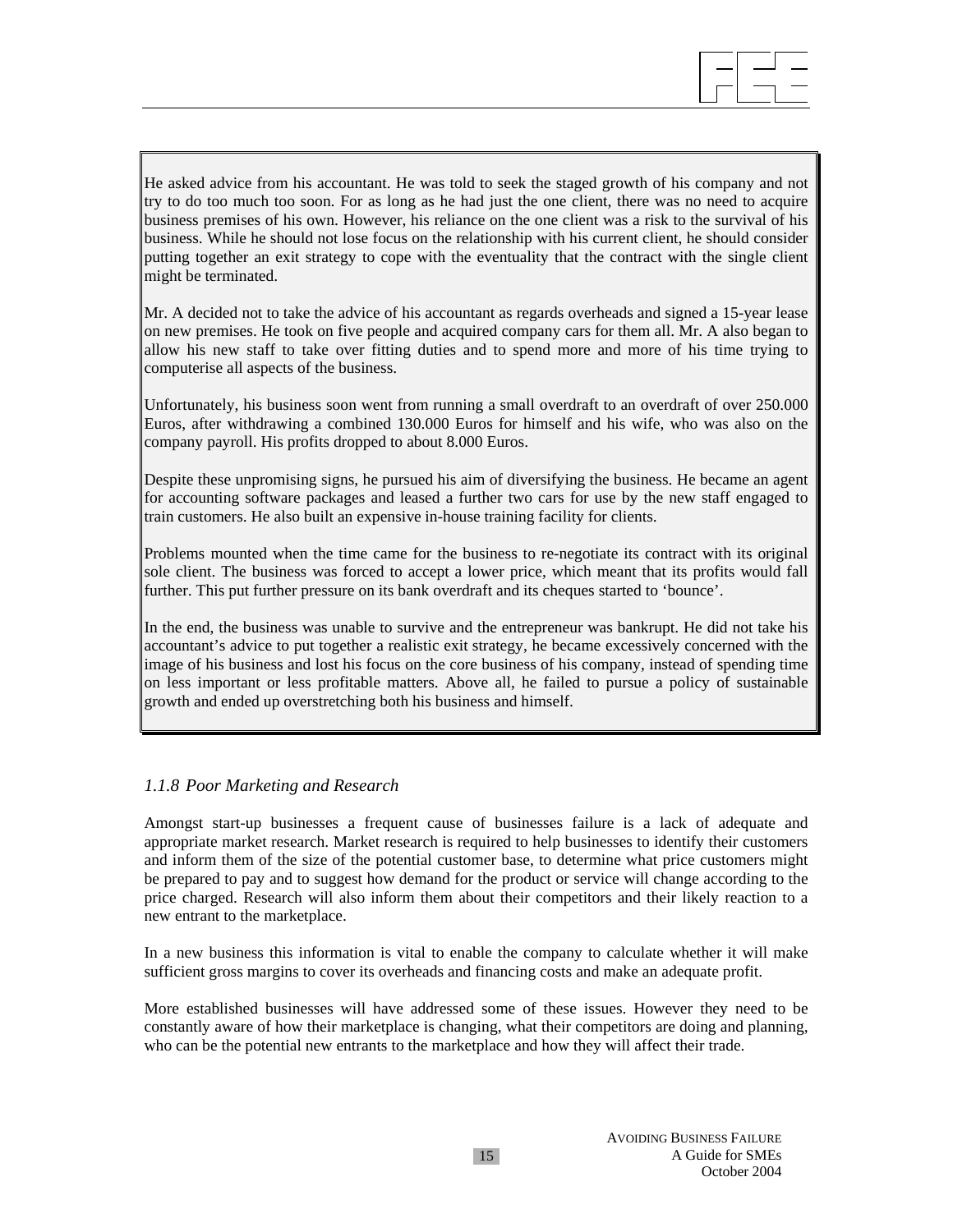

## *1.1.9 Fraud/Collusion*

Finally, fraud and collusion, where not detected in good time, can also cause significant financial loss and reduction of business performance.

The most typical case of fraud is the one committed by employees, namely by falsifying expense reports or by stealing small unit-value items, such as stationery or cleaning products. When such thefts happen regularly, and are left uncontrolled, they can lead to significant losses.

Collusion with the stakeholders of the business can also have serious consequences. The employee may make a secret agreement with a supplier whereby the delivery is lower than that indicated by the invoice, and the employee is paid remuneration for the so-called 'favour'. Similar secret agreements can be made by an employee and a customer, arranging that the latter receive more goods or services than that indicated by the invoice, in return for compensation to the fraudulent employee. Other secret deals can be made by the employee responsible for treasury with the banks operating with the business.

Additionally fraud can be also perpetrated by the entrepreneur or their spouse, or by a trusted advisor.

## *1.2 External Causes of Business Failure*

External factors which in the long run may cause SMEs to fail cannot always easily be predicted, since they may involve extraordinary or unusual events happening in the region or country where the company operates, events over which the business has no influence.

The most frequent unpredictable external causes are listed below:

#### *1.2.1 Economy*

A recession in the economy, either at EU level or at national level, represents one unpredictable event, as well as a sudden decline in the specific field of activity of the business may also cause insolvency of the business.

Other possible issues generally related to market economy, which might threaten business failure, are indicated as follows:

- Change of buying patterns: likely to be influenced by socio-political developments (i.e. increasing importance of environmental compatibility of industrial products);
- Decreasing purchasing power of consumers or groups of consumers: could produce as a consequence decreasing wages or unemployment;
- Shortage of raw materials: often linked to a significant increase of costs, it may cause deadlines related to production and supply not to be met;
- Customers' strikes: they may provoke significant damages at the level of the supplying enterprises;
- Low price competitors: they usually try to convert market segments by using dumping prices, they produce cheaper than other competitors or are subsidised;
- Substitution products: they often lead to changes in the market and in the preferences of consumers.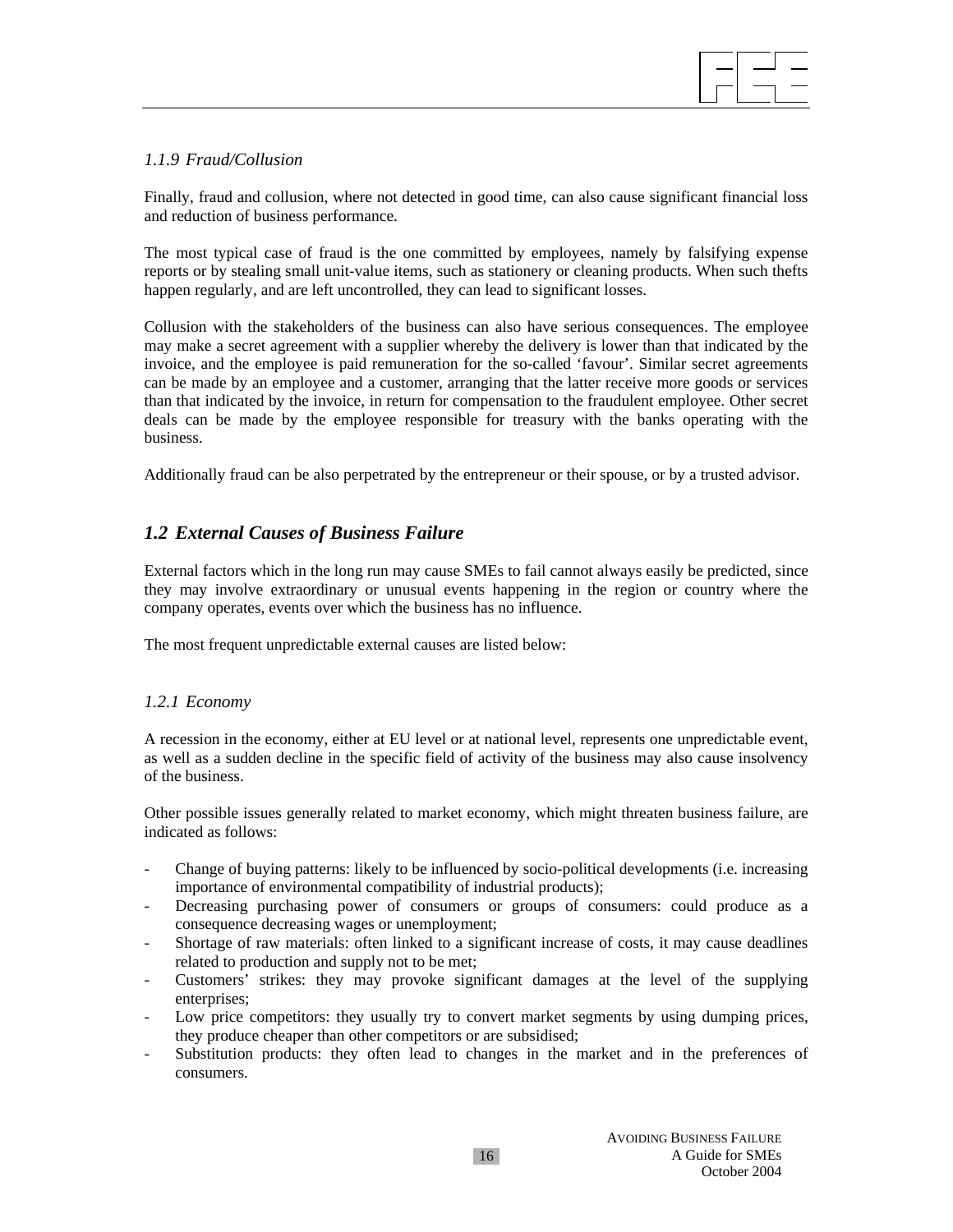#### *1.2.2 Catastrophic Unpredictable Events*

Natural disasters such as fire, floods, earthquakes and terrorism cannot normally be foreseen in advance.

The only possible way to cover such risks is to prudently insure against them, especially if the region in which the business operates is frequently subject to environmental disasters. Even in this case, a delay in obtaining the indemnity from the insurance company may damage the business's cash flow.

#### *1.2.3 Governmental Measures and International Developments*

Strict governmental measures may affect specific sectors of business activity and impose stringent burden on SMEs. International developments, like war treaties or trade agreements, may have similar effects.

Such developments cannot always be predicted, although the entrepreneur can keep himself always up to date following the financial press.

#### *1.2.4 Environmental Protection and Other Regulatory Requirements*

Measures to protect the environment and other similar social protection measures can have financial implications for businesses, both in terms of cost of compliance and of financial penalties which may be imposed by the authorities in case of non-compliance.

#### *1.2.5 Bankruptcy of Main Customer or Supplier*

It has already been mentioned (paragraph 1.1.5) that a business which is overly dependent on one sole customer or supplier is likely to be at higher risk than a business that has a variety of customers and suppliers to trade with.

Whenever the customers or suppliers concerned are experiencing financial problems, they will pass on their problems to the business. For instance, if the sole customer is no longer able to pay its bills on time, the seller will be short of cash, and will start having problems in paying back its own suppliers.

Similarly, in the case of manufacturing companies, where the sole supplier goes bankrupt, no more goods will be received, causing a stop in the production process; the same will apply in the case of services or retail companies, which will no longer be able to meet their sales and delivery commitments whenever the sole supplier experiences failure. The bankruptcy of a sole supplier will obviously threaten the on-going relationships of the business with its customers.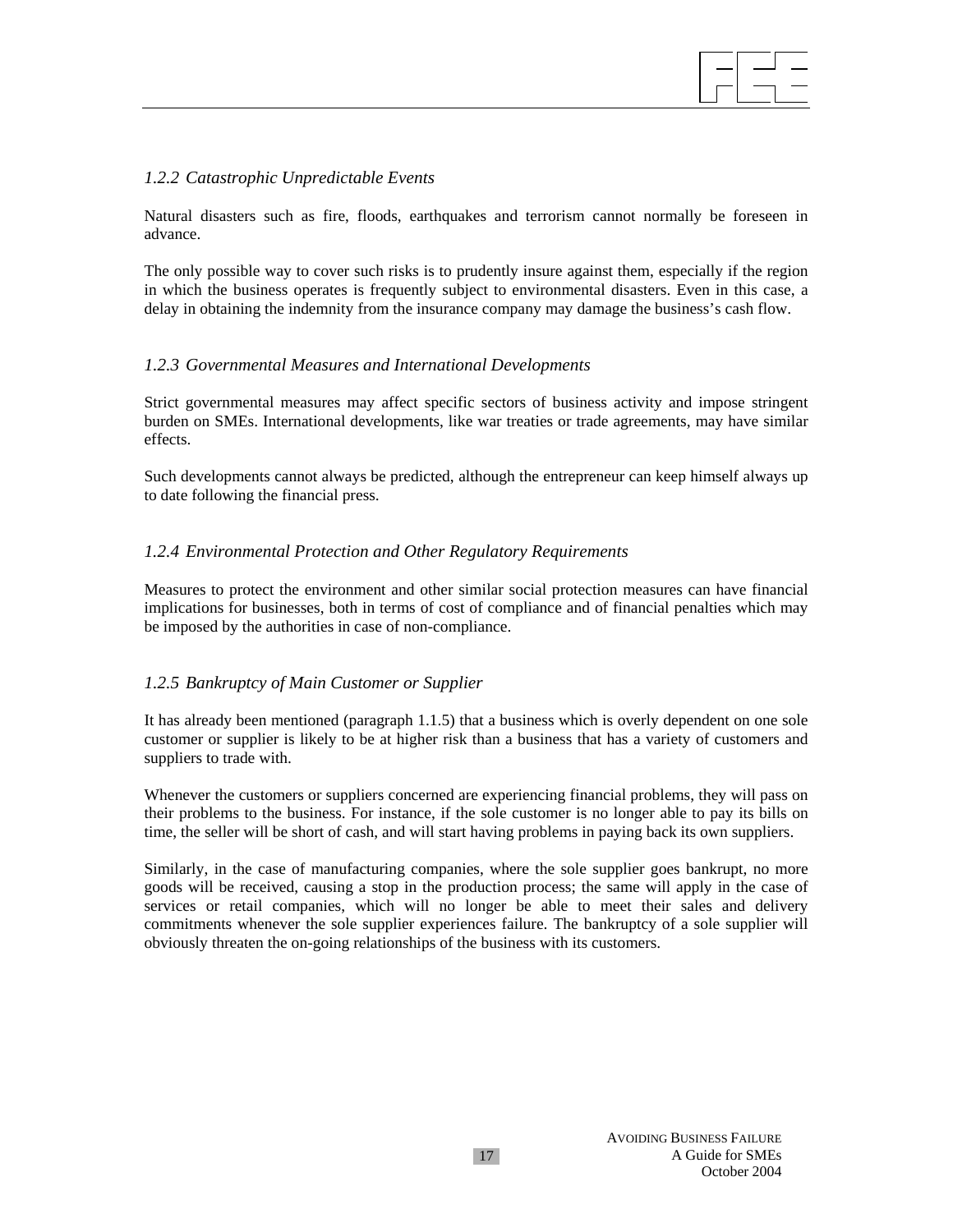

# **2 EFFECTS OF BUSINESS FAILURE**

Business failure can produce effects not only for the company itself, but also for its stakeholders; the result can be serious damage to businesses in the short term and the mid-long term as well. This chapter will present a brief overview of the main effects of business failure; it does not intend to provide a comparison among the legal aspects of business failure in Europe.

# *2.1 Effects for the Company*

Where an SME becomes insolvent and cannot be rescued, the most common effect for the company itself is *bankruptcy*, with legal consequences which vary from country to country.

An outcome of failure which is common to all countries is the *stigma of failure* for the entrepreneur, who will encounter serious difficulties in starting up again with a new business. However, as recommended by the European Commission<sup>8</sup>, which is leading attempts to develop a more entrepreneurial culture in Europe, failure is considered a valuable learning experience and entrepreneurs are encouraged to make a fresh start.

Whenever possible, the entrepreneur might try to rescue the business by form of agreements between entrepreneurs, creditors, employees, and other parties with a commercial interest. A 'rescue culture' in all Member States is actively being promoted by the European Commission<sup>9</sup>.

If restructuring was not possible, the usual result of failure would be the sale of the business as a going concern which would achieve the best result for creditors. Whenever the business is insolvent and cannot be restructured, it has no future. Assets should be liquidated by means of collective insolvency proceedings (i.e.: liquidation, etc), for which the legal framework for mutual recognition varies from country to country.

The ultimate consequence of business failure is usually the *closure of the business*.

## *2.2 Effects for Stakeholders*

 $\overline{a}$ 

The failure of an SME also affects its stakeholders, i.e. all the people who have any kind of commercial relationship or commercial interest with the company, namely employees, customers, suppliers, banks, entrepreneur's family, directors, etc.

Once a business has failed, the *employees* are made redundant. This might cause serious economic problems especially for the employees based in poor regions where unemployment rates are rather high and finding a new job is relatively difficult.

*Suppliers* who cannot be fully repaid would of course suffer economically, especially those who were dependent on the SME which failed as their main or only customer. The same would apply for customers who rely mainly on the failed SME: they would lose their market. Frequently the severest effects on the local economy are felt by local trade people (i.e. bakers, butchers, etc).

<sup>8</sup> 'Helping businesses overcome financial difficulties – A guide on good practices and principles on restructuring, bankruptcy and a fresh start'. Office for Official Publications of the EC, 2002. <sup>9</sup> ibidem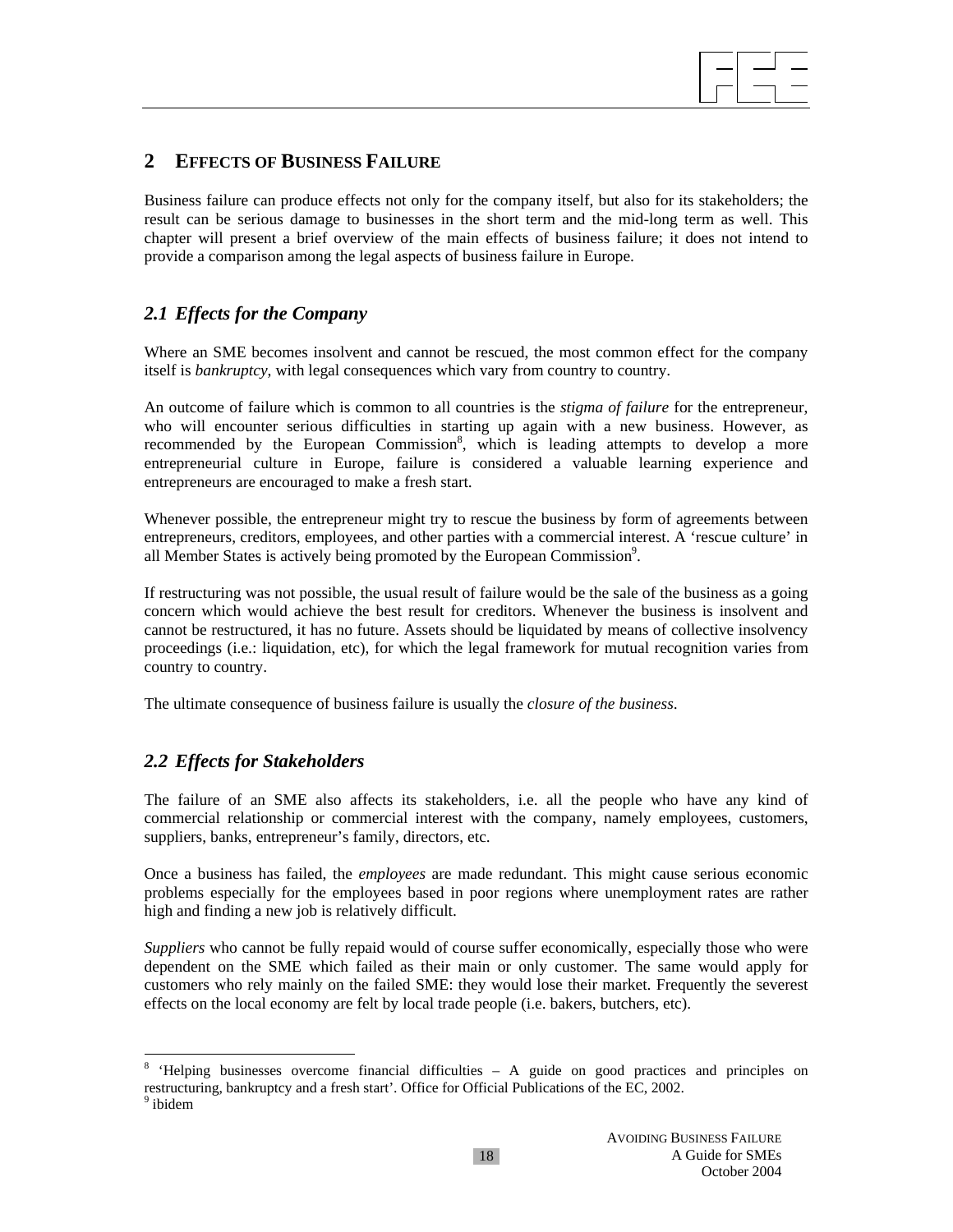

Small *local banks* having provided significant loans to failed SMEs would find themselves into financial difficulties as the result of having to write off the debts owed to the bank.

Where there is unlimited responsibility for the entrepreneur, failure would also cause a financial loss for the *entrepreneur and his family*.

In the case of SMEs having the limited responsibility legal form, *directors* will not be held financially responsible for the company's debts because of the legal principle that the company structure is a legal entity separate from the individuals who own and control it.

However, the directors should not assume that if their company fails and has to be wound up, they would automatically be immune from legal action against them even if they have acted responsibly. In its May 2003 Communication on Company Law<sup>10</sup>, the European Commission indicated its plans to develop common EU-wide legal rules on the following two issues:

- Wrongful trading: the directors would be personally accountable for the consequences of the company's failure, if it was foreseeable that the company cannot continue to pay its debts and the directors did not decide either to rescue the company and ensure payment or to put it into liquidation;
- Directors' disqualification: directors would be disqualified in case of misleading financial statements and non-financial information and for other forms of misconduct.

In some countries, the law already makes provision for the conduct of directors of insolvent companies to be reviewed. Specific transactions, such as where the company has paid dividends to its directors or shareholders when it has not, technically, had sufficient funds to pay them, may be overturned and the director or shareholders concerned will be required to repay the money they paid to themselves. The law may also provide for the directors to assume personal liability for some of the insolvent company's debts if the directors are considered to have failed in their duties to shareholders and creditors.

<sup>&</sup>lt;sup>10</sup> Communication from the European Commission to the European parliament 'Modernising Company Law and Enhancing Corporate Governance in the European Union – A Plan to Move Forward. 21 May 2004.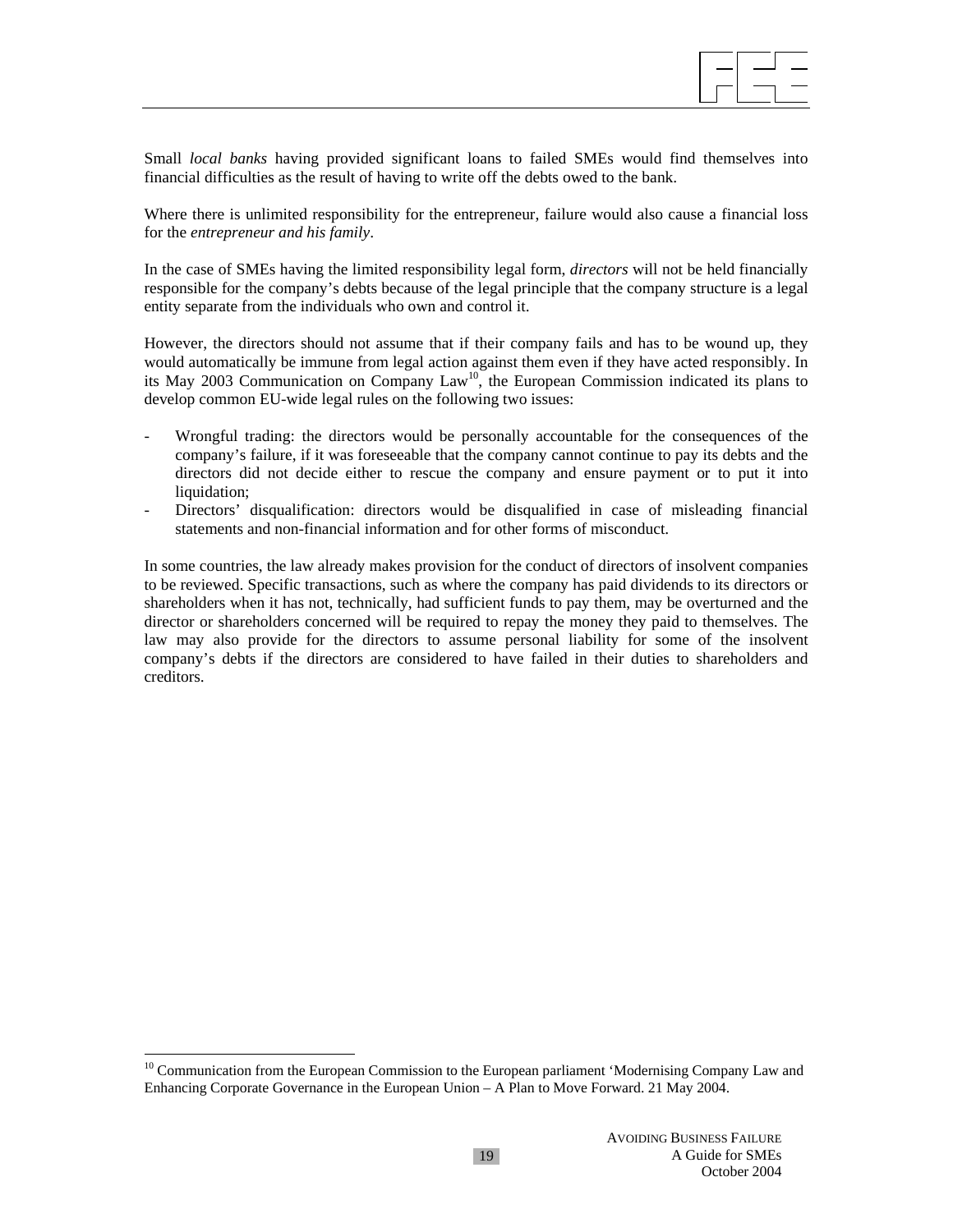# **3 AVOIDING BUSINESS FAILURE**

## *3.1 Pre-Emptive Actions*

Entrepreneurs of SMEs should be ready to take up all the necessary actions in order to prevent a business failure. Businesses rarely fail suddenly: Failure is a gradual process which usually involves a downward spiral. However, sometimes failure results from ambitious expansion plans not accompanied by the appropriate level of finance. It should be stressed that entrepreneurs should have a *proactive approach*, taking the necessary actions as soon as financial problems become apparent.

As mentioned in the last chapter, external causes of business failure cannot always be predicted with accuracy in advance, while the overwhelming majority of factors leading to failure are preceded by premonitory signs of insolvency. Therefore, entrepreneurs should be trained in order to be able to detect and identify warning signs in good time.

## *3.1.1 External Advice*

Advice from professionally qualified financial accountants should be sought regularly, beginning at the start up phase, and continuing through all the stages of business life. Entrepreneurs need to be aware of the benefits of acquiring basic financial management skills to take advantage of any opportunities of growth and to anticipate any threats to the survival of the business, reacting to them promptly. Management education should be provided even before starting out in business.

There is a key role of professionally qualified accountants in areas such accounting, financial planning and credit management. Bookkeeping and Financial Reporting practices should be according to recognised accounting principles and sound business practice, in order to produce high quality financial information, which sets the ground for the efficient and effective growth and the survival of the business.

## *3.1.2 Planning, Budgeting and Forecasting*

A well-run business will have controls in place to monitor the business plans and an information system which regularly updates the management on progress towards its objectives. Controls should also give an early warning that the trading performance is deteriorating and provide pointers to steps which should be taken to correct the situation.

Many large companies undertake some very advanced financial modelling based on a number of possible future possibilities. However, planning, budgeting and forecasting are vital tools for SMEs as well, although they will not usually need to be as sophisticated as the corresponding procedures in larger companies.

The following paragraphs describe the systems which offer management the opportunity to control and manage the business. If an SME does not have the resources in-house to prepare the information, external accountants can help to devise a simplified system of planning, budgeting and forecasting which summarises key performance indicators and provides a feedback mechanism.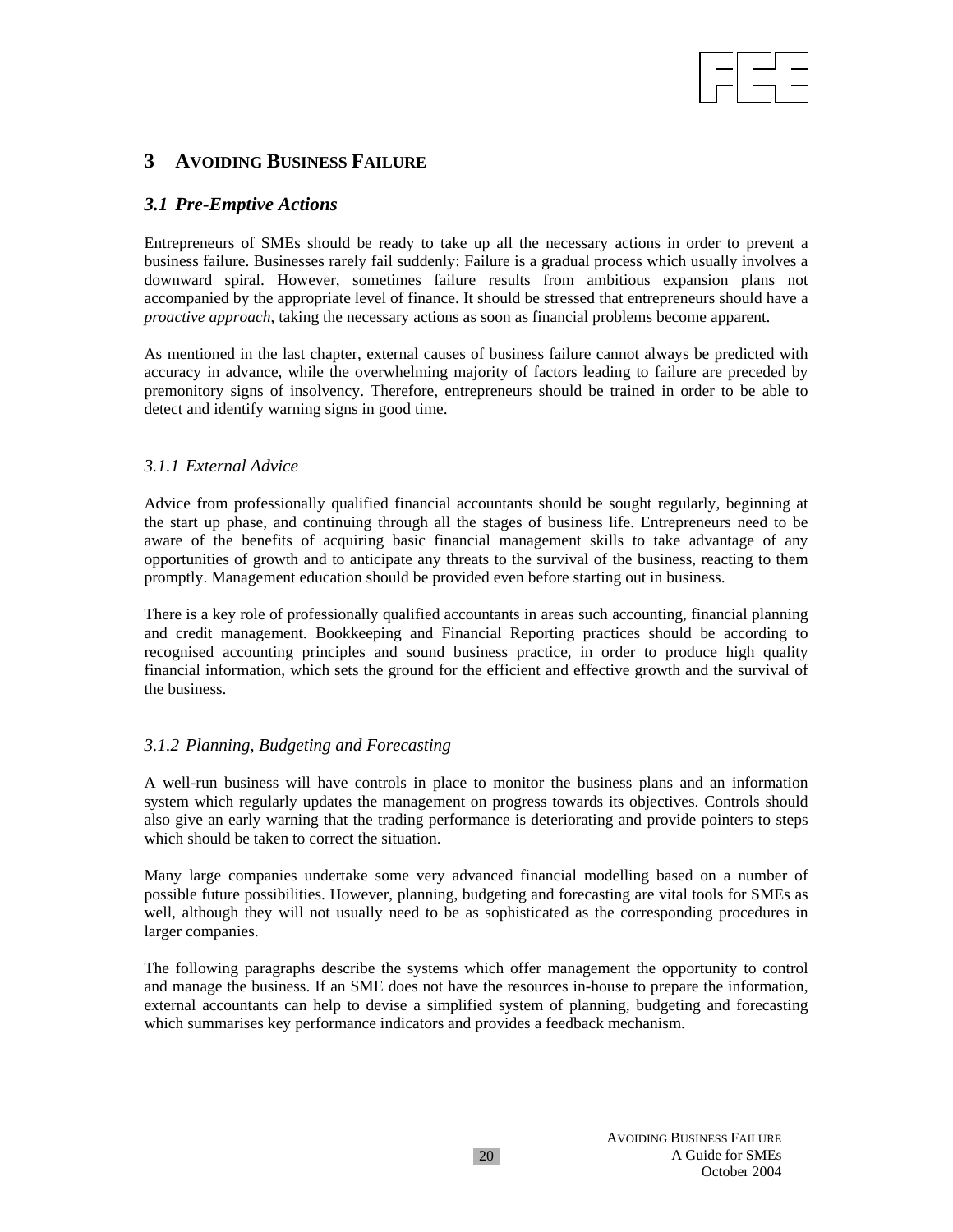

## *Strategic Plans*

Preparing a strategic business plan is an important step in developing a long-term view of where the business is going and how it plans to get there. It is particularly relevant at critical times during an SME's development phase.

The key issues to be addressed in a strategic business plan include marketing and financial issues.

Key marketing issues:

- The products or services currently offered and the potential developments to the range of products;
- The customer base and how it might be expanded;
- The distribution channels currently employed and alternative strategies for the future.

#### Key financial issues:

- The current level of funding and the requirements for future developments,
- The anticipated profitability and cash flow of the business,
- The current and future return to investors.

Business plans must be a constant reference point for the management and updated periodically as the business progresses towards its goals.

## *Business Plans for Finance Providers*

When a business is considering raising finance, the benefits of having a strategic plan become apparent as the key marketing aspects of the business will be well established. However, the plan for finance providers needs to cover a wider range of issues to provide parties new to the business with a brief picture of its history, product range, management and business prospects. Potential finance providers will expect to see the following issues covered in addition to the marketing information extracted from the strategic plan:

- How the business plans to deliver the anticipated sales projections;
- The current facilities and plans for expansion or upgrading;
- The management and staff of the business (including positions, experience, qualifications, etc.);
- The current ownership;
- Key financial information for the last  $3/5$  years with forward projections for the next  $3/5$  years.

The plan will enable the business to sell itself to potential investors and finance providers.

## *Budgeting*

It is vital to prepare annual budgets to decide a plan for the business in the following years and to provide a yardstick by which progress can be measured. The management should be able to know whether the business is achieving its targets and if not, to see the variances from the annual target. Budgets are best prepared with a 'bottom up' approach, so that all the people involved are committed to the eventual targets even if the directors have to amend the resulting consolidated budget to achieve the business' goals.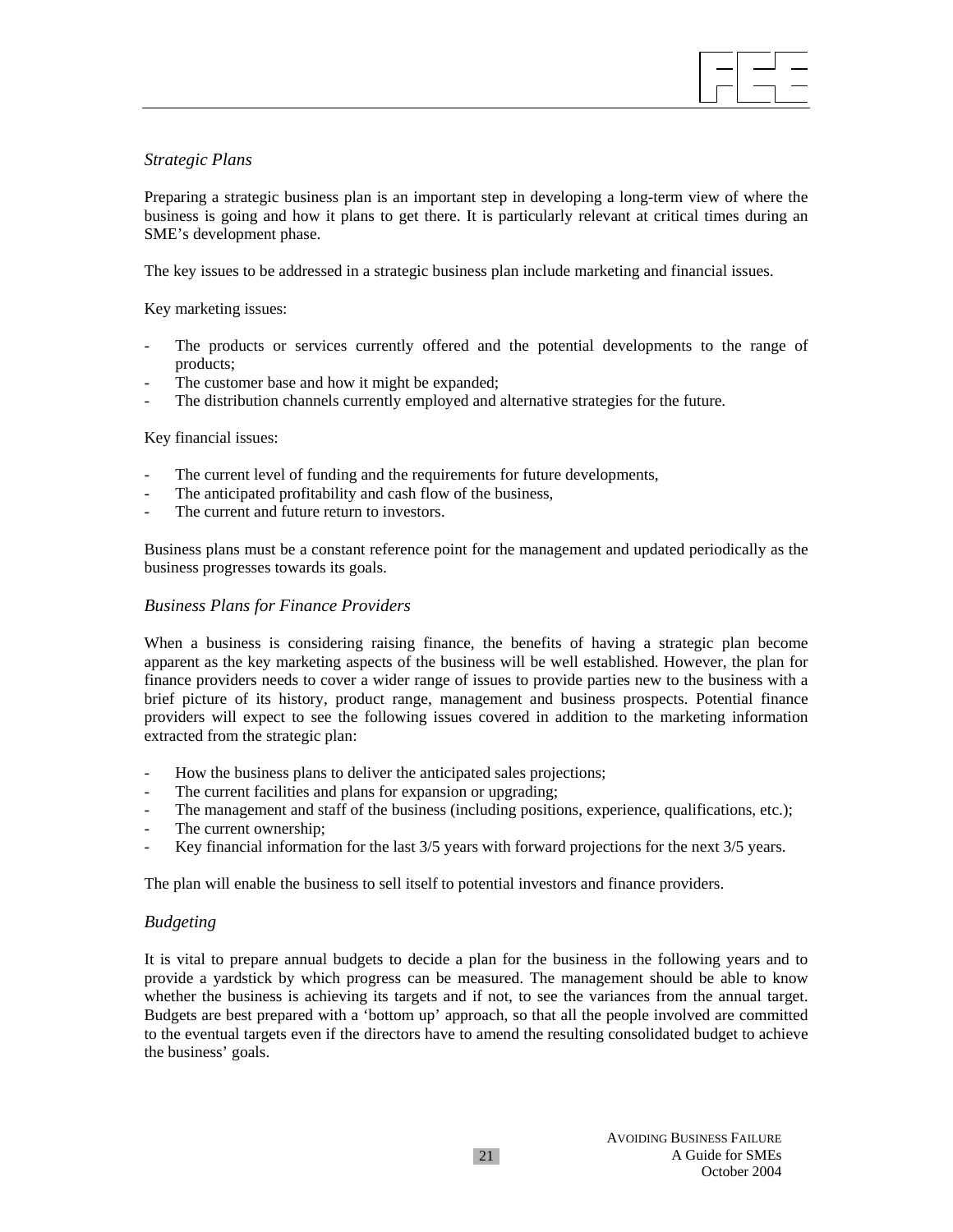Budgets should be based upon anticipated sales targets (broken down into product lines and number of units/quantities) and anticipated selling prices. The availability of software packages enables budgets to be 'flexed' and to include 'what if' questions (i.e.: 'What happens if selling prices are reduced by 5%?'). Phasing the sales into months will help other departments within the business (i.e.: the production department of a manufacturing business) plan the resources required throughout the year to meet the sales budgets.

Once the sales levels are planned, the budgets related to the accompanying direct costs, staffing and overhead can be prepared. The capital expenditure budget is frequently the most contentious of the budgets as it is often the key to deciding how a business intends to develop.

The further step is to plan the working capital requirements: levels of stock and work in progress, debtors and creditors. A Balance Sheet and Cash Flow Budget can be prepared. The phasing of sales and costs allows identifying when during the year the requirements for finance are greatest and if the financing facilities will be sufficient for the business' needs.

A simple budget prepared as described above will allow the management to take a first high-level view of the resulting performance and assess whether the overall performance is satisfactory and whether the results are in line with the business plan. It will be also possible to foresee whether the shareholders and finance providers will be satisfied with the results and whether further finance will be required and, if so, what types of finance will be appropriate (i.e. debt, equity, asset based finance, guarantees, etc.).

If the management are not satisfied with the answers to these questions, they need to consider what changes can be made to achieve the desired outcomes, i.e. setting a less ambitious sales budget to keep the financing requirements within known facilities.

Once the budget has been settled, it becomes the yardstick for measuring performance over the next year.

#### *Management Accounts*

Having set the targets, it is important to monitor progress through the preparation of monthly (or quarterly) management accounts. Unlike statutory accounts, management accounts can be in any format the management chooses; usually they would include information on:

- Sales by quantity and value,
- Direct Costs,
- Gross Profit by product or service,
- Overheads,
- Operating profit,
- Interest,
- Net Profit.

The management accounts might also include non-financial information such as sales or marketing statistics, labour costs, etc. and are usually accompanied by a narrative. Significant variances from budget would be explained as well as agreed actions to get the business back on budget.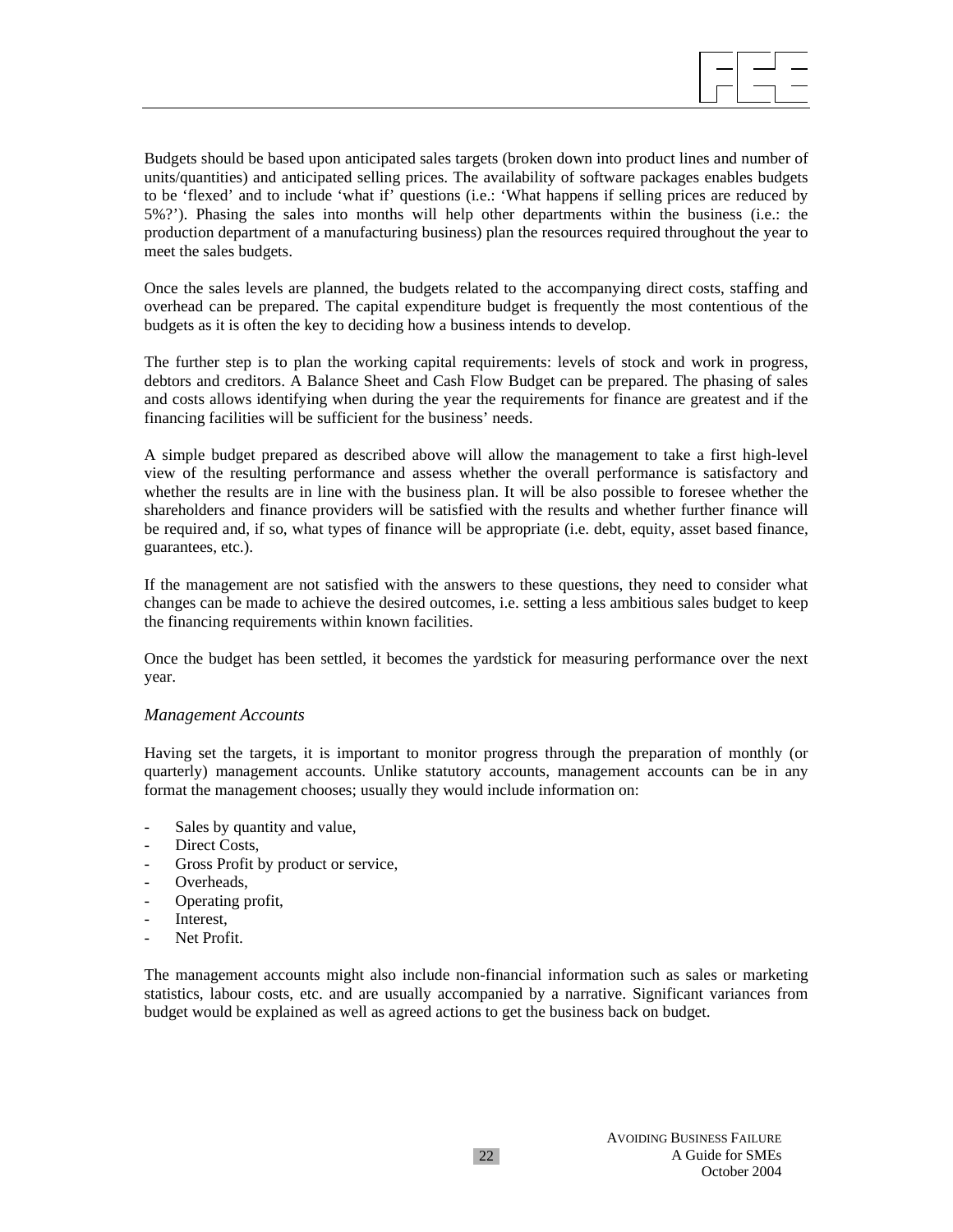

## *Forecasting*

If cash flow becomes critical, or there is a danger the business might exceed its financing facilities, a short term cash flow forecast can help plan a way forward, either until position stabilises or until it is appropriate to discuss the situation with stakeholders or finance providers.

It is advisable for businesses with cash flow problems to prepare a daily forecast of receipts and payments to calculate how much can be paid to the most pressing creditors as well as highlighting the actions required to generate additional cash flow. The availability of forecasting spreadsheets makes preparation of ad-hoc forecasts easier and often more meaningful. In case the management decides that the annual budget is no longer relevant to the business, then ad-hoc forecasts can be substituted.

With the assistance of this short term forecasting the management can often manage the business through a cash crisis until the situation has stabilized or until it can devise appropriate longer term solutions.

## *3.1.3 Audit*

Where the financial statements of the company are audited, the entrepreneur will have a higher level of assurance that the company's financial information provides a sound basis for economic decisions. Independent audit is also a deterrent against fraud and increases the likelihood that any frauds committed will be detected.

For this reason, it is advisable also for those companies for which audit is not compulsory by national law to commission a voluntary audit of their financial statements. This will enhance the credibility of the company's financial reporting and results, especially from the perspective of banks.

If the audit report includes a qualified, disclaimer of or adverse opinion, or an 'emphasis of matter' paragraph in which the auditors stress a going concern problem or a significant uncertainty of which the resolution is dependent upon future events and which may affect the financial statements (tax or other litigations etc.), it is important for entrepreneurs to solve the identified problems as they represent causes of potential insolvency of the business. To this extent, the audit process can offer helpful early warnings of possible problems the business is facing.

Auditors' involvement may also provide value added in that a discussion can take place on the risks facing the company. The auditors will be able to provide advice in identifying the more risky areas and the appropriate control measures to implement in order to tackle risks.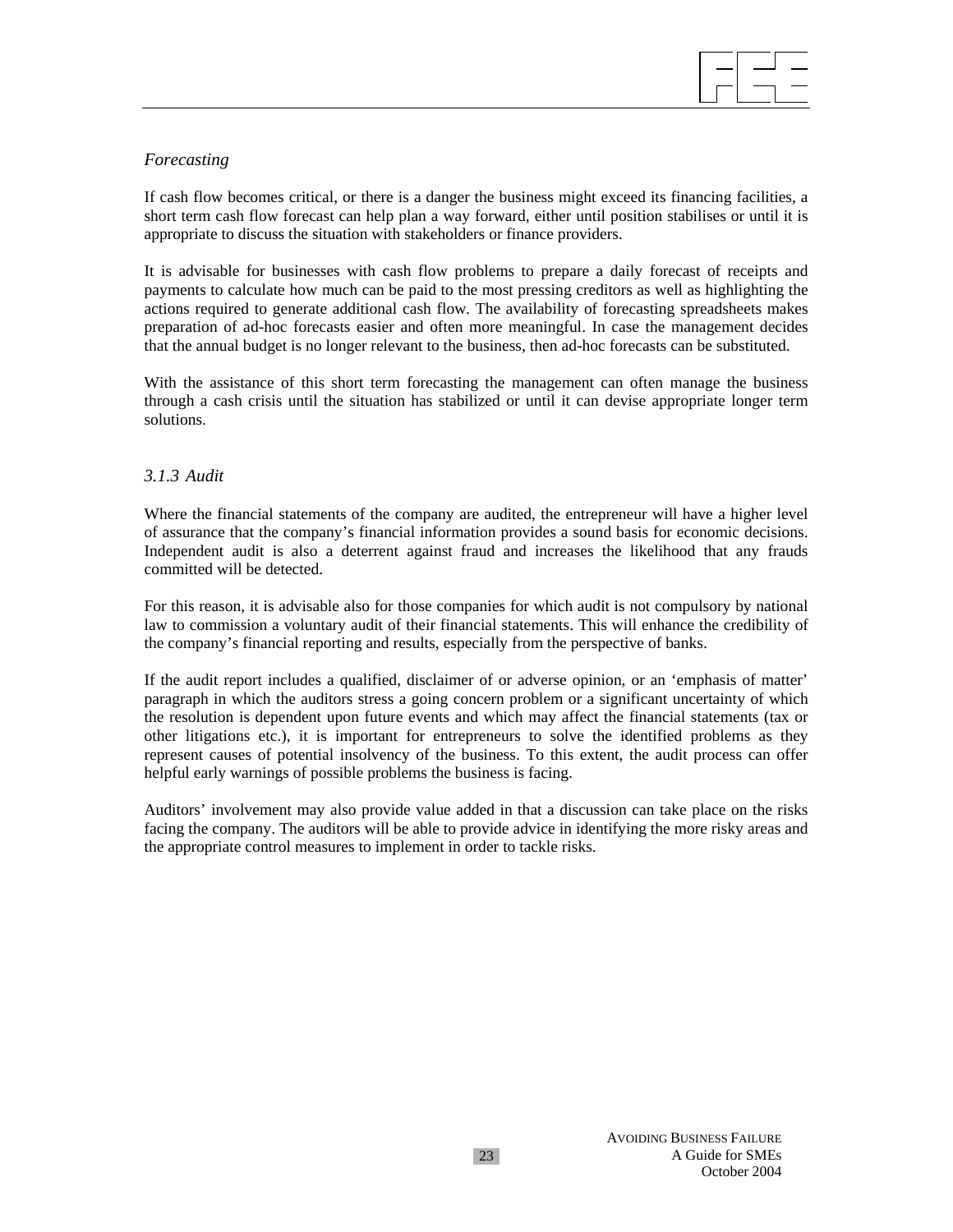

## *3.1.4 Cash Flow Statements*

A cash flow statement is one of the most useful financial management tools to assess the timing, amount and predictability of future cash flows and can be the basis for budgeting. In Europe from January 2005 cash flow statements will be compulsory for listed companies, as they have to prepare their consolidated financial statements according to  $IFRS<sup>11</sup>$ ; However, regardless of any law obligation, a cash flow statement can be very useful for SMEs as well.

Information about the cash flows of an enterprise is useful in providing users of financial statements with a basis to assess the 'ability of the enterprise to generate cash and cash equivalents and the needs of the enterprise to utilise those cash flows'12. The economic decisions that are taken by users require an evaluation of the ability of an enterprise to generate cash and the timing and certainty of their generation.

When used in conjunction with the rest of the financial statements, a cash flow statement provides information that enables users to evaluate the changes in net assets of an enterprise, its financial structure (including its liquidity and solvency) and its liability to affect the amounts and timing of cash flows in order to adapt to changing circumstances and opportunities. A cash flow statement is a key to understanding the investment and financing philosophy of a borrower; it will be used by banks to assess whether the business has enough cash to generate cash to repay a loan.

Cash flow information also enables users to develop models to compare the present value of the future cash flows of different enterprises; It enhances the comparability of the reporting of operating performance by different enterprises because it eliminates the effects of using different accounting treatments for the same transactions and events.

The cash flow statement should report cash flows during the period classified by operations, investing and financing activities.

## *Operating Activities*

The amount of cash flows arising from operating activities is a key indicator of the extent to which the operations of the enterprise have generated sufficient cash flows to repay loans, maintain the operating capability of the enterprise, pay dividends and make new investments without recourse to external sources of financing. Information about the specific components of historical operating cash flows is useful, in conjunction with other information, in forecasting future operating cash flows.

Cash flows from operating activities are primarily derived from the principal revenue-producing activities of the enterprise. Therefore, they generally result from the transactions and other events that enter into the determination of net profit or loss.

l

 $11$  According to regulation nr. 1606/2002 (IAS Regulation), for financial years starting on or after 1 January 2005, listed companies will have to prepare their consolidated accounts in conformity to IFRS. Member States may permit or require the use of IFRS also for:

The annual accounts of listed companies,

<sup>•</sup> The annual or consolidated accounts of other than listed companies.  $12$  Source: IAS 7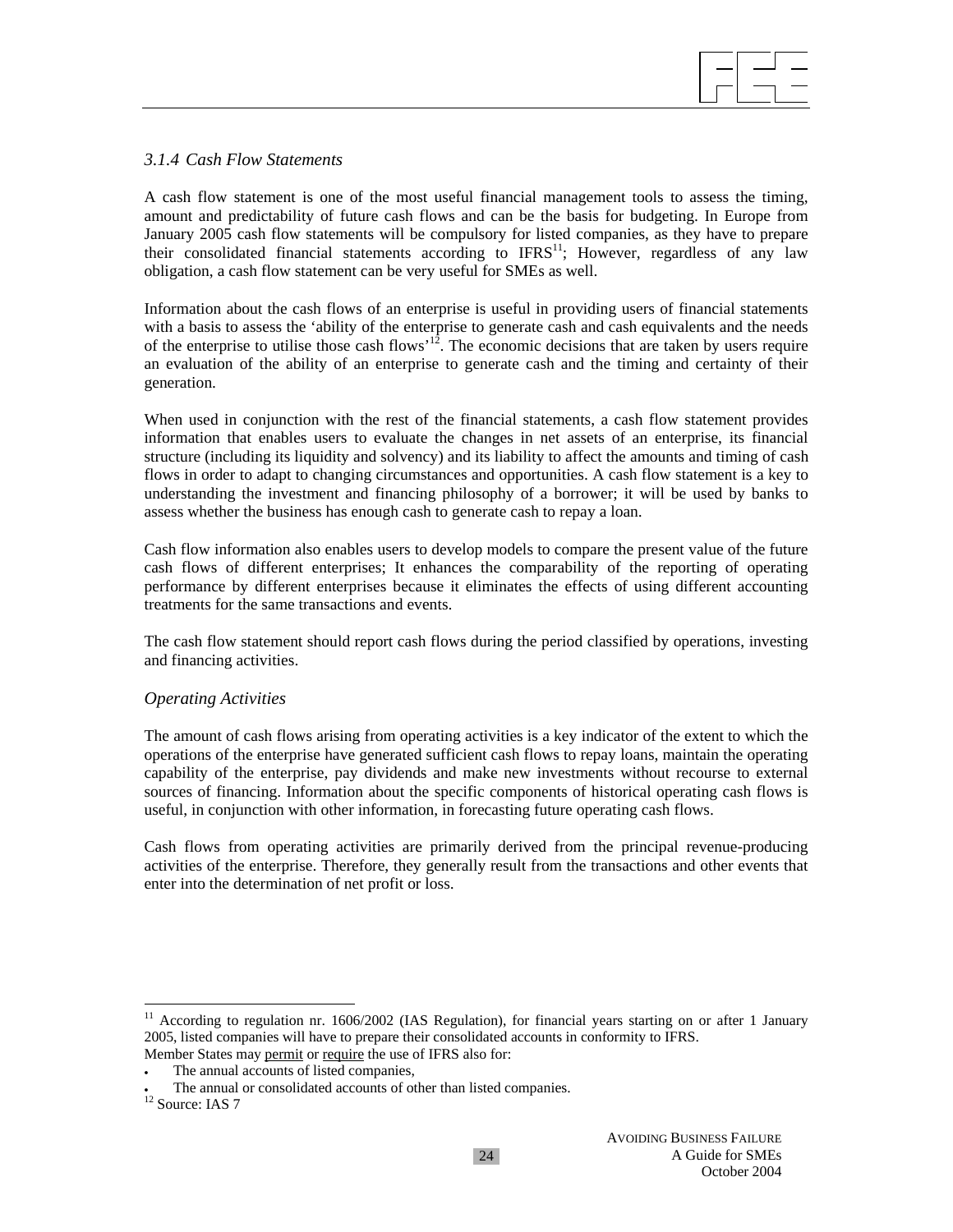

### *Investing Activities*

The separate disclosure of cash flows arising from investing activities is important because the cash flows represent the extent to which expenditures have been made for resources intended to generate future income and cash flows.

## *Financing Activities*

An enterprise should report cash flows from operating activities using either:

- a) The direct method, whereby major classes of gross cash receipts and gross cash payments are disclosed; or
- b) The indirect method, whereby net profit or loss is adjusted for the effects of transactions of a noncash nature, any deferrals or accruals of past or future operating cash receipts or payments, and items of income or expense associated with investing or financing cash flows.

The separate disclosure of cash flows arising from financing activities is important because it is useful in predicting claims on future cash flows by providers of capital to the enterprise.

Further details on cash flow calculation can be found in Appendix 5.2.

## *3.1.5 Ratios*

An effective business strategy can be developed only after an accurate analysis. Entrepreneurs should consider monitoring of business performance and planning, together with a subsequent gap analysis between actual and budget, as regular activities.

Benefit can be drawn from the financial statements when they are compared to other statistics: such comparisons are the essence of why business and financial ratios are developed. The monitoring of such indicators can help in taking appropriate and prudent decisions related to investment and loan finance.

In order to assess how the business is doing, various ratios can be established from key figures on the financial statements. These ratios are very simple to calculate - sometimes they are simply expressed in the format 'x/y'. They can be a powerful tool because they provide an easily understandable summary of the relationship between the figures involved.

When ratios are routinely calculated and recorded at the end of every accounting period, this allows assessing the business performance over time, and comparing the business to others in the same industry or to others of a similar size. Besides, banks routinely use business ratios to evaluate a business that's applying for a loan, and some creditors use them to determine whether to extend credit.

When comparing changes in the business's ratios from period to period, one can pinpoint improvements in performance or detecting problem areas. By comparing the ratios to those in other businesses, possibilities for improvement in key areas can be identified. A number of sources, including many trade or business associations and organisations, provide data for comparison purposes; they are also available from commercial services. Professional Accountants may be a good source of information on how the business compares to similar ones in the particular locale.

The appendix 5.3 explains some of the different kinds of ratios which can be used by SMEs.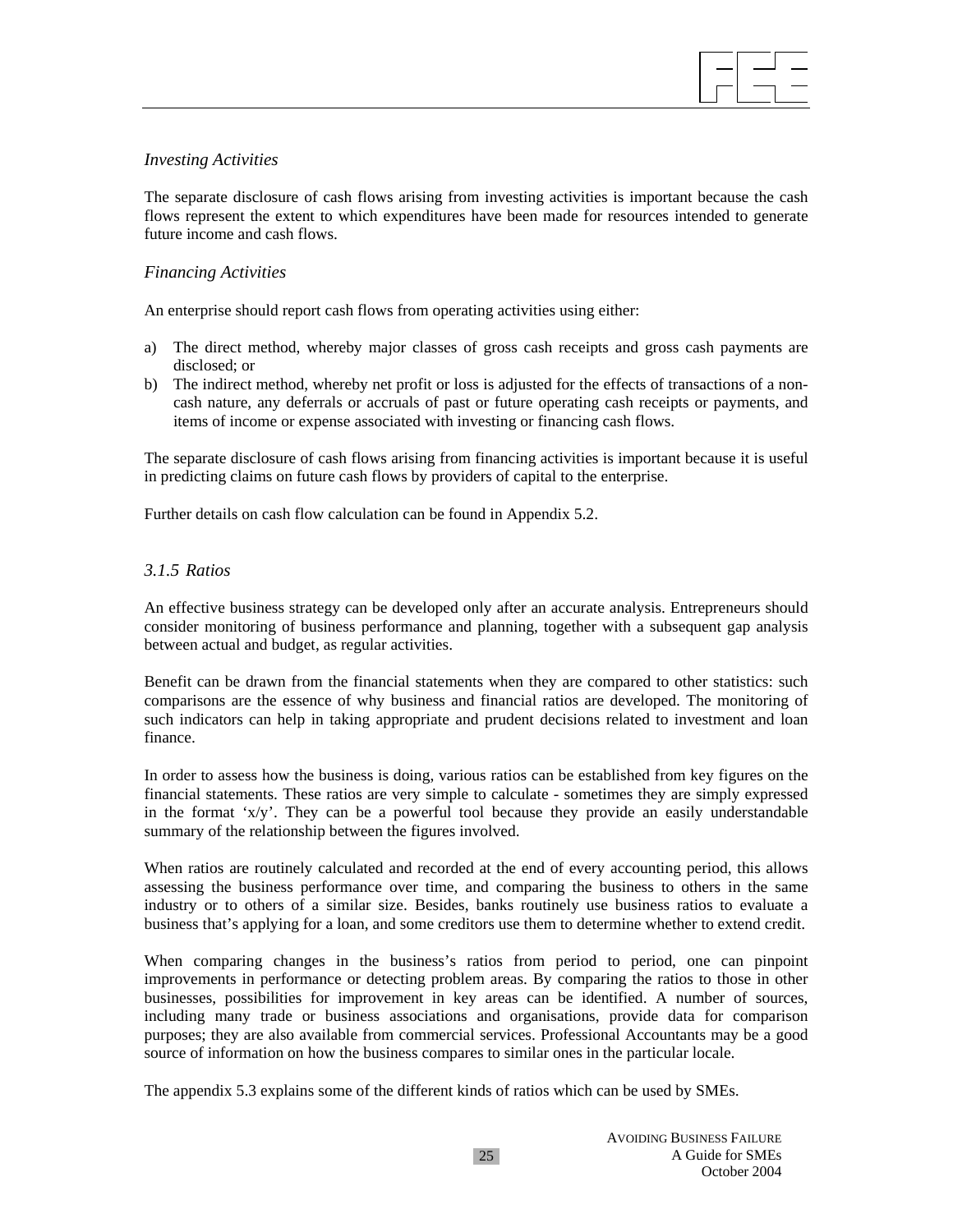### *3.1.6 Procedures and Management of Risk*

Finally, other efficient tools to avoid business failure in an SME can be borrowed from the organisational structure of larger companies, adapting them to the specific needs of SMEs.

Basically, both internal control and risk management systems allow the business to have a proactive approach, identifying in due time any threats to the survival of the business itself. SMEs cannot easily develop complex internal control and risk management systems, like larger companies, mainly owing to the fact that costs would be excessive and the structure of the organisation not sufficiently large. Therefore, SMEs should try to set up equally effective but less sophisticated and cheaper systems.

Even if it is performed informally, it is important that SMEs follow the basic approach of *risks identification* outlined below:

- Identify responsibility and reporting lines for risk;
- Determine the company's risk exposure;
- List risks;
- Define appropriate action for risks accept/transfer (usually via insurance)/reduce/manage/ eliminate;
- Monitor regularly through better risk reporting;
- Learn the lessons and feedback into the process.

In addition, rather than implementing a complex internal control system, SMEs could write down *simple policies and basic procedures*, which should be clearly stated and communicated.

The procedures should foresee a clear description of the business process, including inventory, production cycle, purchase/sale cycle and banks. Each phase of the cycles should be briefly described. Paragraphs related to division of responsibilities and authorisation requirements should also be added. Checkpoints should be foreseen to reduce risk. A person should be delegated to check that all the procedures are respected; that person should be required to affix a visible mark (a stamp or signature) to show that a control has taken place. It could be either the entrepreneur, somebody he trusts, or an external financial accountant or other expert.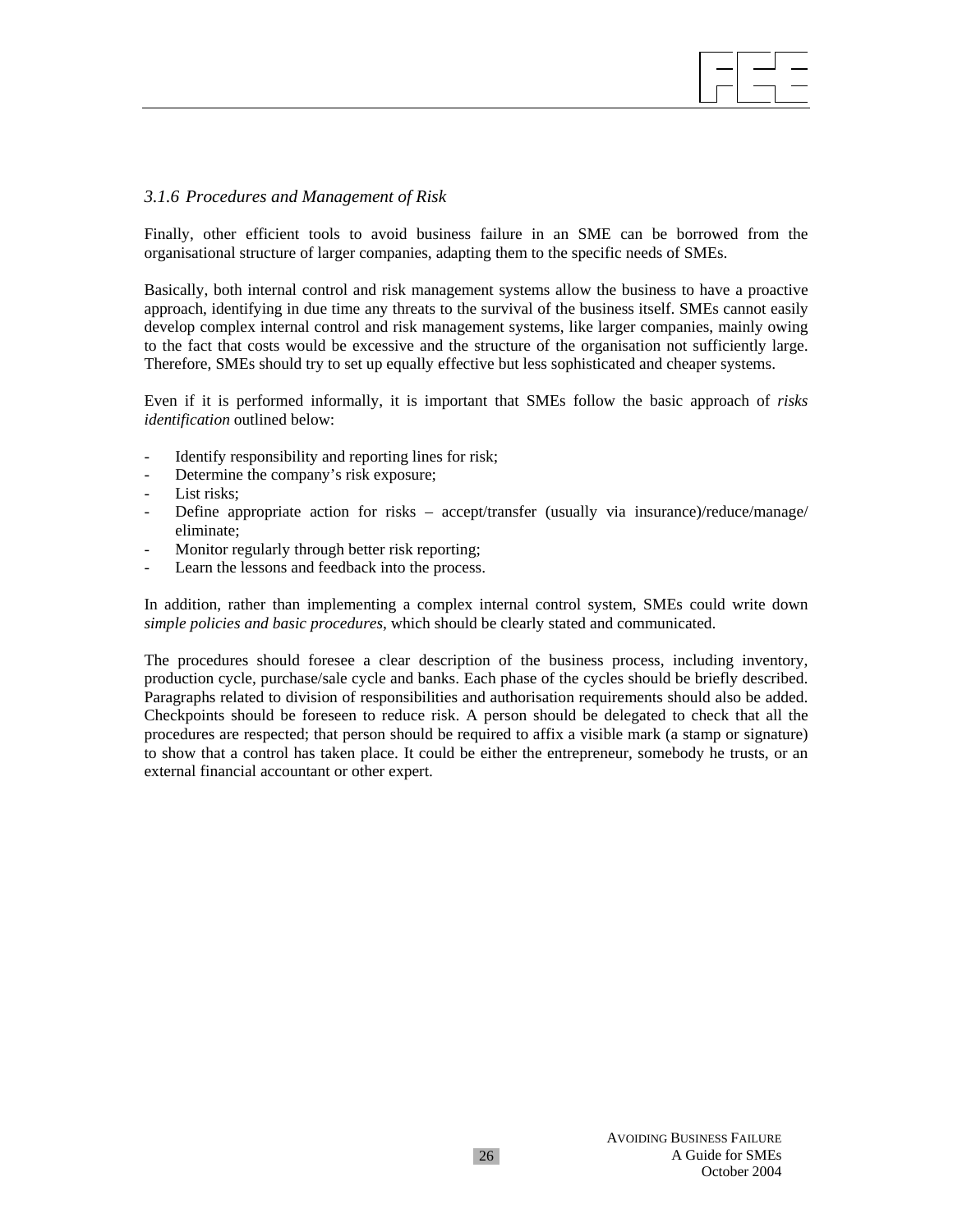

# **4 RESCUE PROCEDURES**

It has been generally agreed by the EU Member States that there is a need to avoid the 'stigma of failure', so as to allow entrepreneurs to start up in business again without unreasonable restrictions. During the Noordwijk EC Conference of May 2001 'Company Failure in the EU' it was proposed that more should be done to encourage businesses to restart following bankruptcy. The conference also made suggestions for how business failure could be avoided. Transparency of financial information, proper annual audits and enhancing the responsibilities of directors were amongst the main proposed solutions $13$ .

SMEs can be rescued from failure either by taking appropriate measures for the recovery of the business or by the transfer of the business to another entrepreneur. Where restructuring is not possible, the best result for creditors can be achieved by selling the business. Finally, the business should be liquidated where there is no future for it.

As mentioned before, this guide is primarily addressed to entrepreneurs of SMEs. Therefore it intends to analyse the necessary actions in order to rescue SMEs *without* any change in the ownership. This can be done essentially in two ways:

- By means of legal insolvency procedures,
- By agreements outside the judicial system.

 $\overline{a}$ 

The most effective way of rescuing a business is reaching possible agreements with creditors outside the judicial system. Informal arrangements with creditors, such as a debt for equity swap, should be preferred, as they save costs time and bad publicity.

Wherever agreements cannot be reached outside the judicial system, then collective insolvency procedures will apply. The law applicable to insolvency proceedings and their effects is usually that of the Member State within the territory of which such proceedings are opened.

However, where the failure of the business involves stakeholders (customers, banks, etc.) of different Member States, then it is the European Union Regulation on insolvency proceedings<sup>14</sup> which will apply with supra-national force. The Regulation entails the divestment of the debtor and the appointment of a liquidator. Its aim is to save companies in crisis whenever possible, and in every case when the social cost of doing so is less than the benefits that would be obtained from it (see the Appendix for further details).

<sup>&</sup>lt;sup>13</sup> 'Helping businesses overcome financial difficulties - A guide on good practices and principles on restructuring, bankruptcy and a fresh start', published by DG Enterprise of the EC, 2002

<sup>&</sup>lt;sup>14</sup> Council Regulation (EC) No 1346or2000 of 29 May 2000 on insolvency proceedings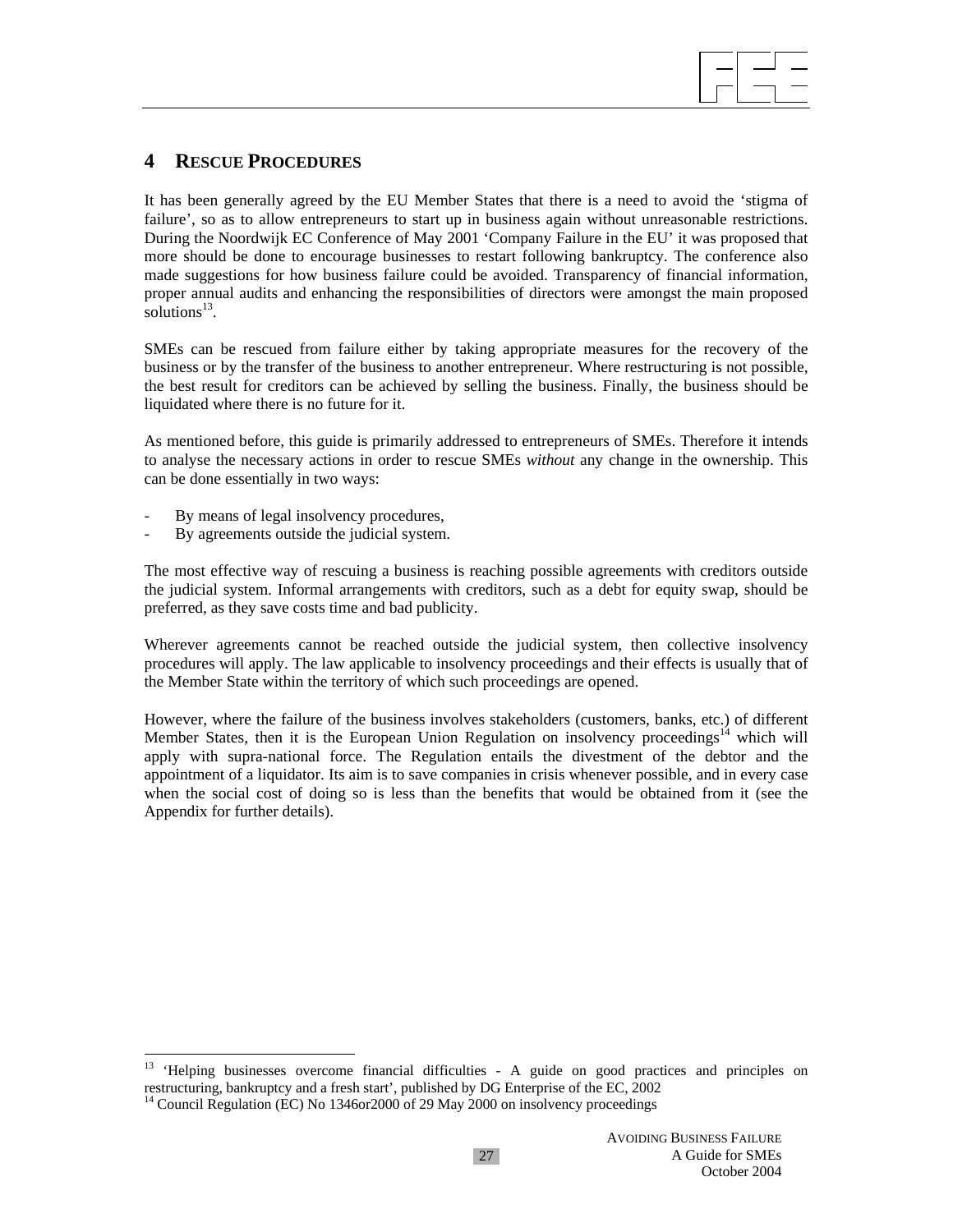

# **5 APPENDIX**

## *5.1 Insolvency Legal Framework for Mutual Recognition at the European Union Level*

The legal framework for mutual recognition in the insolvency field is defined by the European Regulation on Insolvency Proceedings<sup>15</sup>, which came into force in May 2002. The Regulation covers collective insolvency proceedings which entail the divestment of the debtor and the appointment of a liquidator. It does not apply to insurance and credit institutions.

The Regulation is structured into five chapters: General provisions, Recognition of insolvency proceedings, Secondary insolvency proceedings, Provision of information for creditors and lodgement of their claims, and Transitional and Final Provisions. Considerations of the EU Council precede the chapters and describe the spirit and finality of the law. The aim is to save companies in crisis whenever possible, and in every case when the social cost of doing so is less than the benefits that would be obtained from it.

The opening of an insolvency procedure in a Member State will be recognised by the other Member States of the EU, without impeding the opening of other secondary proceedings in other Member States. The principal procedure will be in the State in which the debtor has his or her centre of principle interests (his or her establishment).

The liquidator will be able to exercise all his powers in another Member State, including the transfer of assets from the debtor outside of the Member State where the assets lie. Furthermore, he will be able to carry out whatever repealed action that the proceedings agree. Where there are various proceedings and liquidators, the latter should cooperate and exchange information.

It falls to the Court or to the liquidator to inform all the creditors of the opening of the insolvency proceedings, explaining the procedures and timing to follow. The insinuation of credit can be conducted as much in the principal procedure as in the secondary. The effects of the secondary proceedings of insolvency will be limited to the assets of the debtor located in the territory of the said Member State.

Two annexes are included in the Regulation, the first relating to the name of the different bankruptcy procedures in the Member States, and the second as regards the names of the people that carry out functions equivalent to those assigned to the liquidator.

 $\overline{a}$ <sup>15</sup> Council Regulation "(EC) No 1346 of 29 May 2000 on Insolvency Proceedings"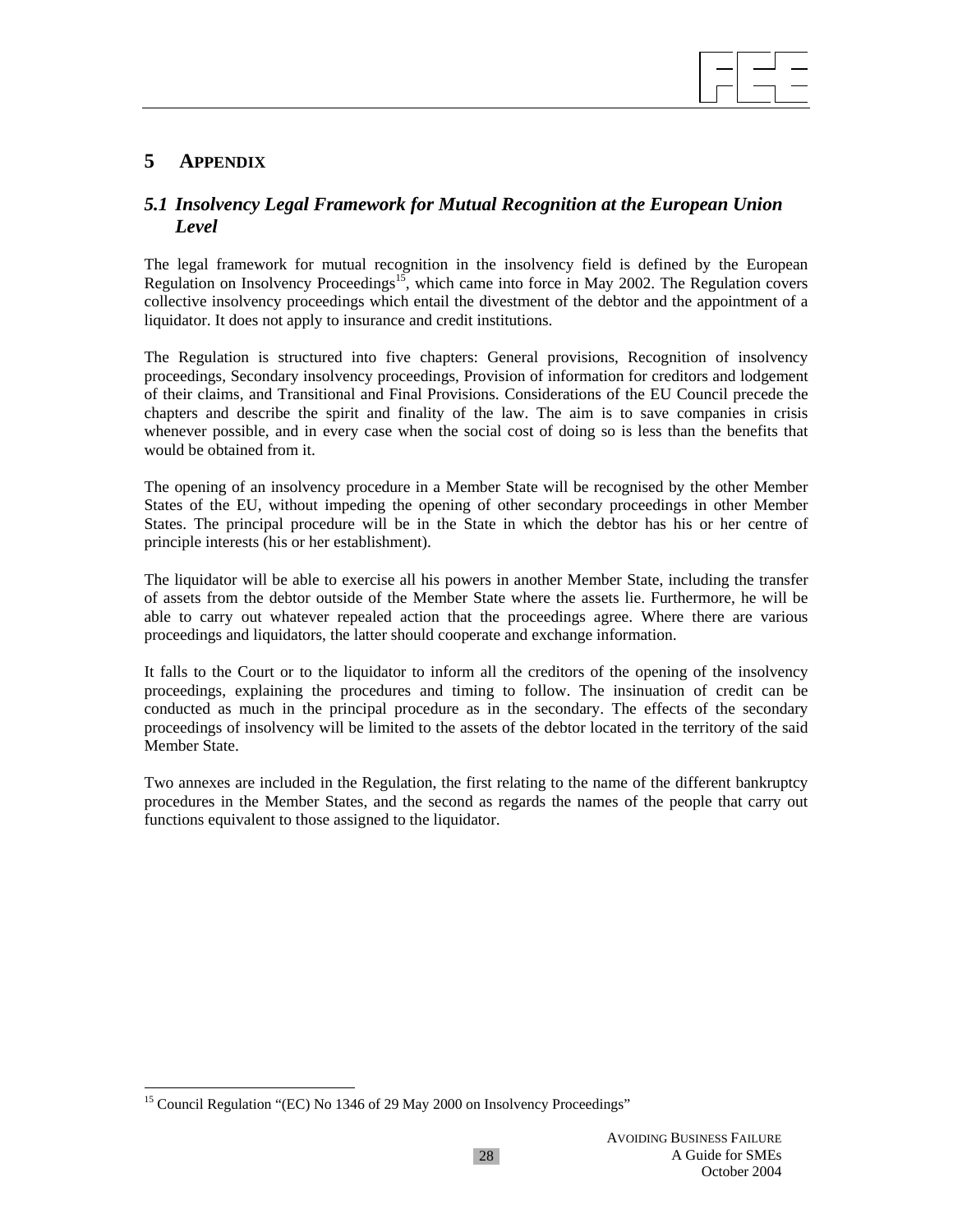## *5.2 Preparing Cash Flow Statements*

There are two possible approaches to reporting cash flow from operating activities: the direct and the indirect method. The choice of method does not change the amount of cash flow reported from operating activities: The direct method and indirect method are just two routes to the same destination. It may be considered that the direct method is not the most widely used method to calculate the cash flow from operating activities: many companies use rather the indirect method.

## *Direct Method*

Enterprises are encouraged to report cash flows from operating activities using the direct method. The direct method provides information which may be useful in estimating future cash flows and which is not available under the indirect method. Under the direct method, information about major classes of gross cash receipts and gross cash payments may be obtained either:

- a) From the accounting records of the enterprise; or
- b) By adjusting sales, cost of sales (interest and similar income and interest expense and similar charges for a financial institution) and other items in the income statement for:
	- (i) Changes during the period in inventories and operating receivables and payables;
	- (ii) Other non-cash items; and
	- (iii) Other items for which the cash effects are investing of financing cash flows.

Here follow examples of direct method cash flows for operating, investing and financing activities according to IAS 7:

#### **Cash Flow from Operating Activities:**

- + Cash received from customers
- Cash paid to suppliers and employees
- Cash generated from operations
- Interest paid
- Income taxes paid
- Extraordinary items, if any (natural disasters, etc)
- $=$  Net Cash from Operating Activities (A)

## **Cash flows from investing activities**

- Acquisition of subsidiary X, net of cash acquired
- Purchase of property, plant and equipment
- + Proceeds from sale of equipment
- + Interest received
- + Dividends received
- $=$  Net cash used in investing activities ( $\bf{B}$ )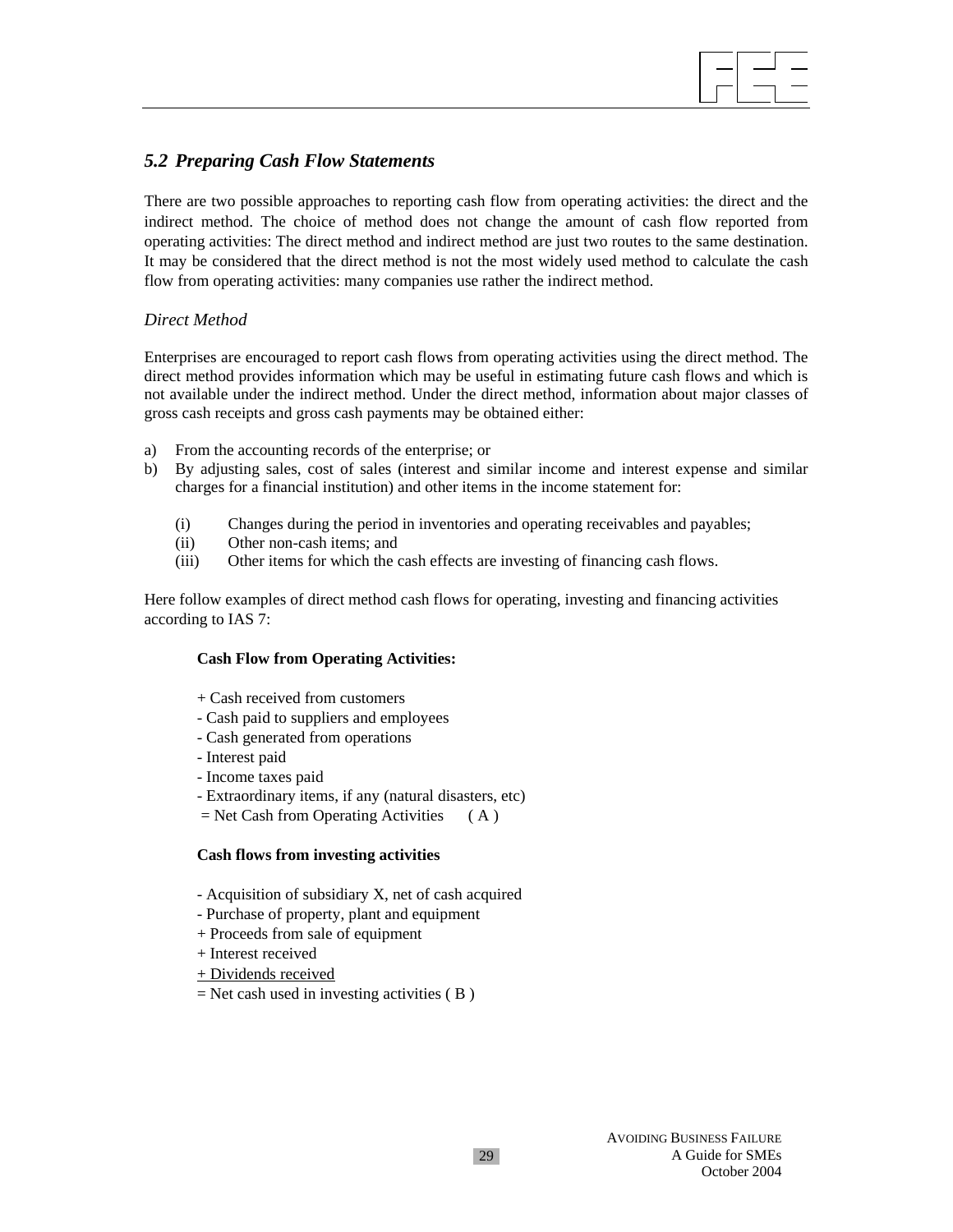#### **Cash flows from financing activities**

- + Proceeds from issuance of share capital
- + Proceeds from long term borrowings
- Payment of finance lease liabilities

- Dividends paid

 $=$  Net cash used in financing activities ( C )

Net increase in cash and cash equivalents  $(A + B + C)$ 

- +Cash and cash equivalents at beginning of period
- = Cash and cash equivalent at end of period

Any use of cash (such as payments to suppliers or employees) is subtracted and any source of cash (such as cash sales) is added to compute total net cash from operating activities.

While it seems simple enough, there are various reasons that many companies do not opt for this format. One reason may be the number of calculations necessary to compute some of the categories, such as cash received from customers. While computerised accounting systems could make this relatively easy, a SME with many small cash sales and a manual accounting system might find it harder to determine total cash received.

## *Indirect Method*

Under the indirect method, the net cash flow from operating activities is determined by adjusting net profit of loss for the effects of:

- a) Changes during the period in inventories and operating receivables and payables;
- b) Non-cash items such as depreciation, provisions, deferred taxes, unrealised foreign currency gains and losses, undistributed profits of associates, and minority interests; and
- c) All other items for which the cash effects are investing of financing cash flows.

Alternatively, the net cash flow from operating activities may be presented under the indirect method by showing the revenues and expenses disclosed in the income statement and the changes during the period in inventories and operating receivables and payables.

Here follow examples of indirect method cash flows for operating, investing and financing activities according to IAS 7:

#### **Cash Flow from Operating Activities:**

Net profit before tax and extraordinary items

- Adjustments for:
- + Depreciation
- + Foreign exchange loss
- + Investment income
- + Interest expense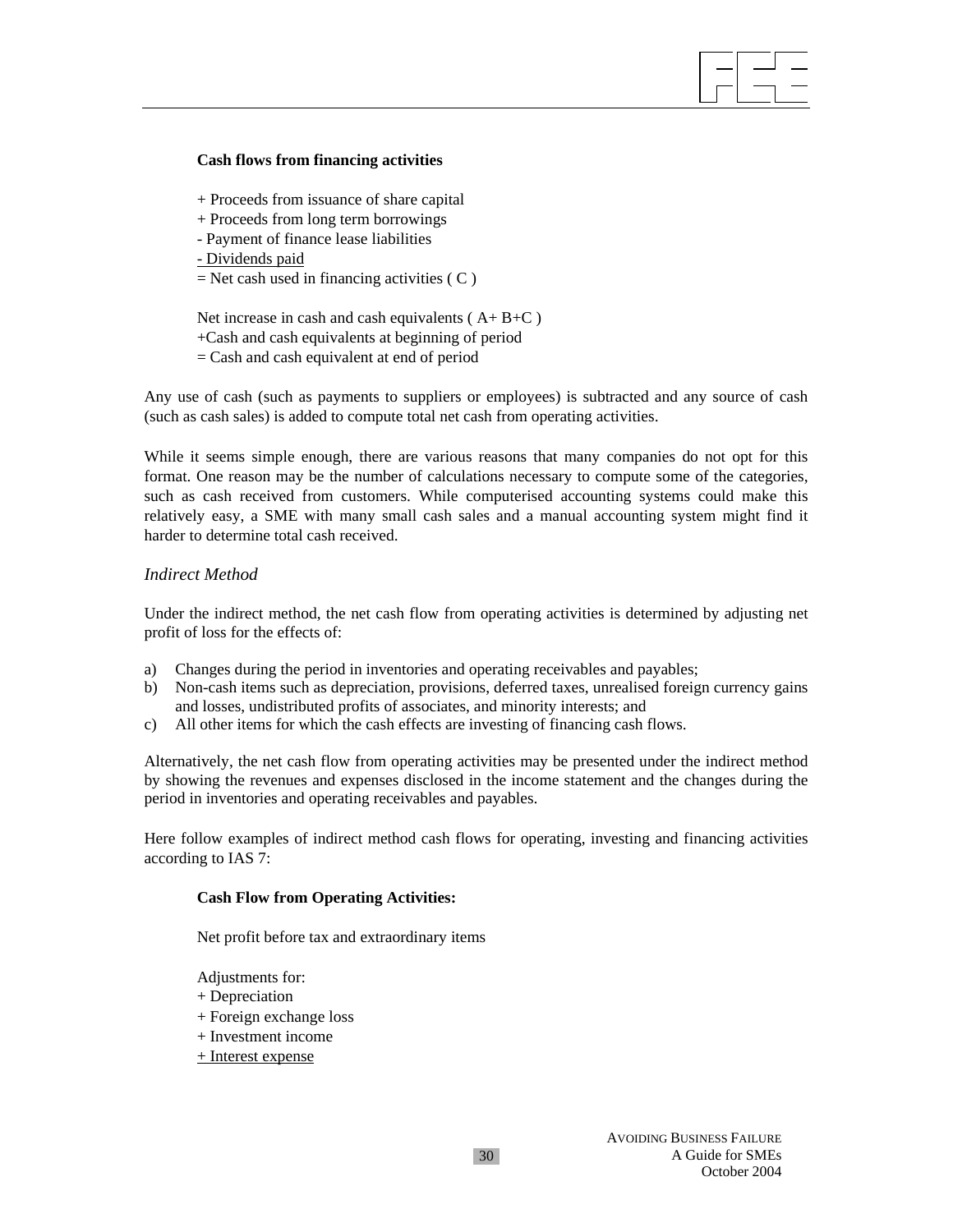- Increase in trade and other receivables

- + Decrease in inventories
- Decrease in trade payables

Cash generated from operations

- Interest paid

- Income tax paid

Cash flow before extraordinary items

 $+$  Extraordinary items, if any

=Net cash from operating activities ( A )

## **Cash flows from investing activities**

- Acquisition of subsidiary X, net of cash acquired

- Purchase of property, plant and equipment
- + Proceeds from sale of equipment
- + Interest received
- + Dividends received
- $=$  Net cash used in investing activities  $( B )$

## **Cash flows from financing activities**

- + Proceeds from issuance of share capital
- + Proceeds from long term borrowings
- Payment of finance lease liabilities
- Dividends paid
- $=$  Net cash used in financing activities ( $C$ )

Net increase in cash and cash equivalents  $(A + B + C)$ 

+Cash and cash equivalents at beginning of period

= Cash and cash equivalent at end of period

## *Sources and Uses of Funds*

In order to identify what adjustments are necessary, it might be useful to construct a Sources and Uses of Funds statement based on the company's ledger accounts. Changes in the accounts (i.e. increases or decreases) are organised as to whether cash came into the company (a source of cash) or cash left the company (a use of cash). Activities are classified as operating, investing, or financing activities. Each ledger account is analysed to see if a change affecting cash occurred. If it did, then the amount of the change is noted.

Once a Sources and Uses of Funds table is completed, each Balance Sheet change should be classified as to whether it is an operating, financing, or investing activity (as shown in the column on the far right). Then the information can be recorded to the cash flow statement.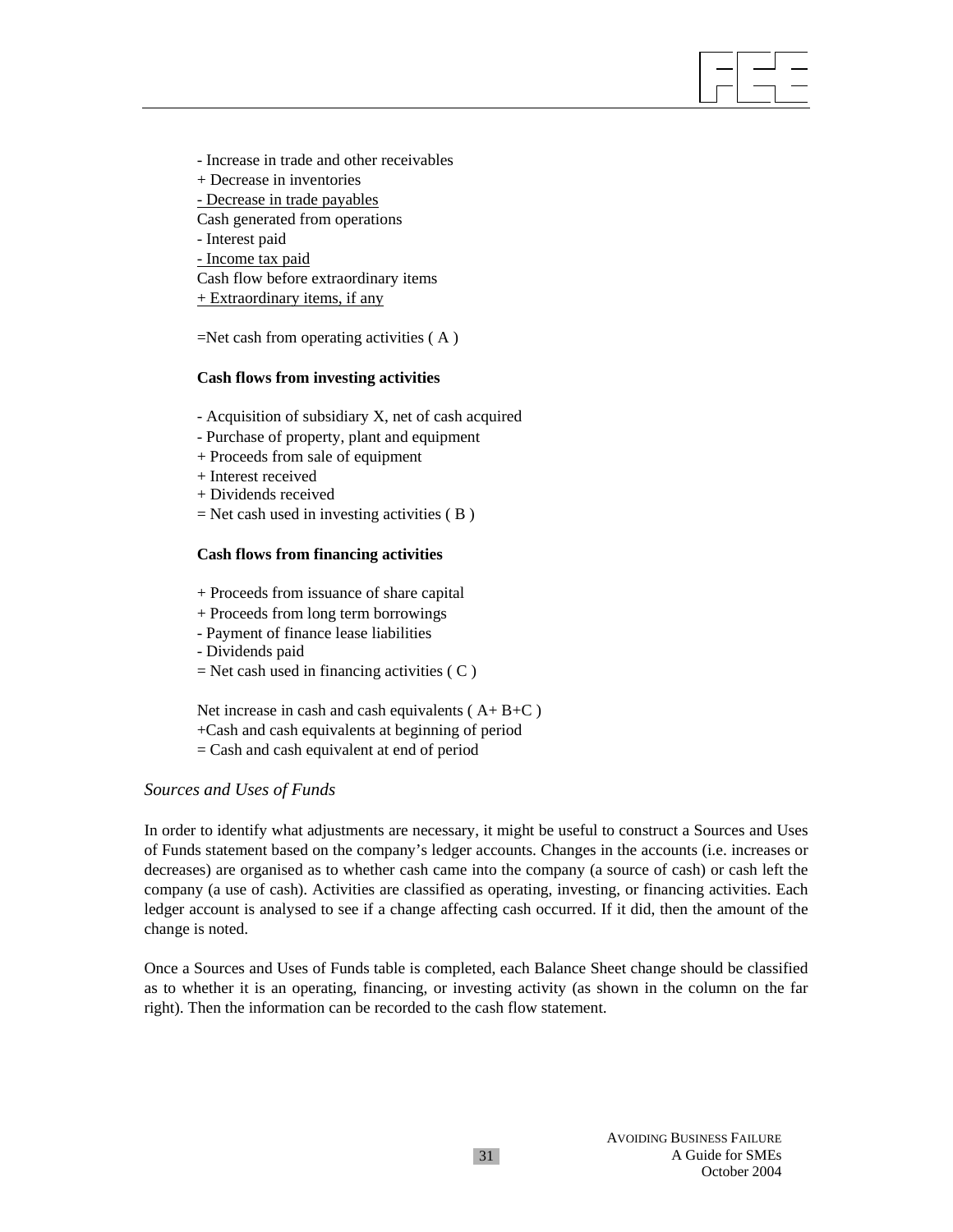### *How to Analyse a Cash Flow Statement*

The Sources and Uses of Funds Worksheet can be used to complete the indirect method cash flow worksheet. Transactions should be grouped according to operating, investing, and financing activities. (Changes to cash, accounts receivable, inventory, depreciation and amortization, and accounts payable will most likely be operating activities. Cash changes due to equipment or asset purchases will be investing activities. And changes due to paying down debt or loan payments and payments of dividends will be financing activities).

Once the cash flow statement is constructed, the financial position of the company will be understood more closely.

#### *Operating Activities*

The cash flow statement provides information on where money came from and how it was used. When analysing cash flows, the first place to look is the cash flow from operating activities. It says you whether the company generated cash or whether it needs a cash infusion.

A few periods of negative cash from operating activities is not by itself a reason for alarm if it is based on plans for company growth or due to a planned increase in receivables or inventories. However, if a negative cash flow from operating activities is a surprise to managers and entrepreneurs, it may be undesirable. Over time, if uncorrected, it can foretell business failure. Managers and entrepreneurs should pay particular attention to increases in accounts receivable. The cash flow statement gives the true picture of the account. A large increase in accounts receivables may warrant new billing or collection procedures.

#### *Investing Activities*

The cash flow statement puts investing activities into perspective, showing at one glance, whether or not a surplus in operations is being used to 'grow' the company. A lack of investing activities, i.e. is few purchases of new equipment or other assets, may indicate stagnant growth or a diversion of funds away from the company.

## *Financing Activities*

The financing activities section of the cash flow statement will show repayments of debt, borrowing of funds, as well as injections of capital and the payment of dividends. As a company expands, this area of the cash flow statement will become increasingly important. It will tell outsiders how the company has grown as well as the financial strategies of management.

Together, the three sections of the cash flow statement show the net change in cash during the period being examined. A comparison between past periods will give entrepreneurs and managers a good idea of the trend of their business. Positive trends in cash flow may encourage entrepreneurs to consider long-term financing as an aid to growth and increase their comfort level concerning the company's ability to generate cash for repayment. Strong cash flow will also make it easier to acquire financing and to negotiate with lenders from a position of strength. Preparation of a cash flow statement is the first step toward financial management for long-term success. Prepared on a regular basis, it is a powerful tool for growth and long-term success.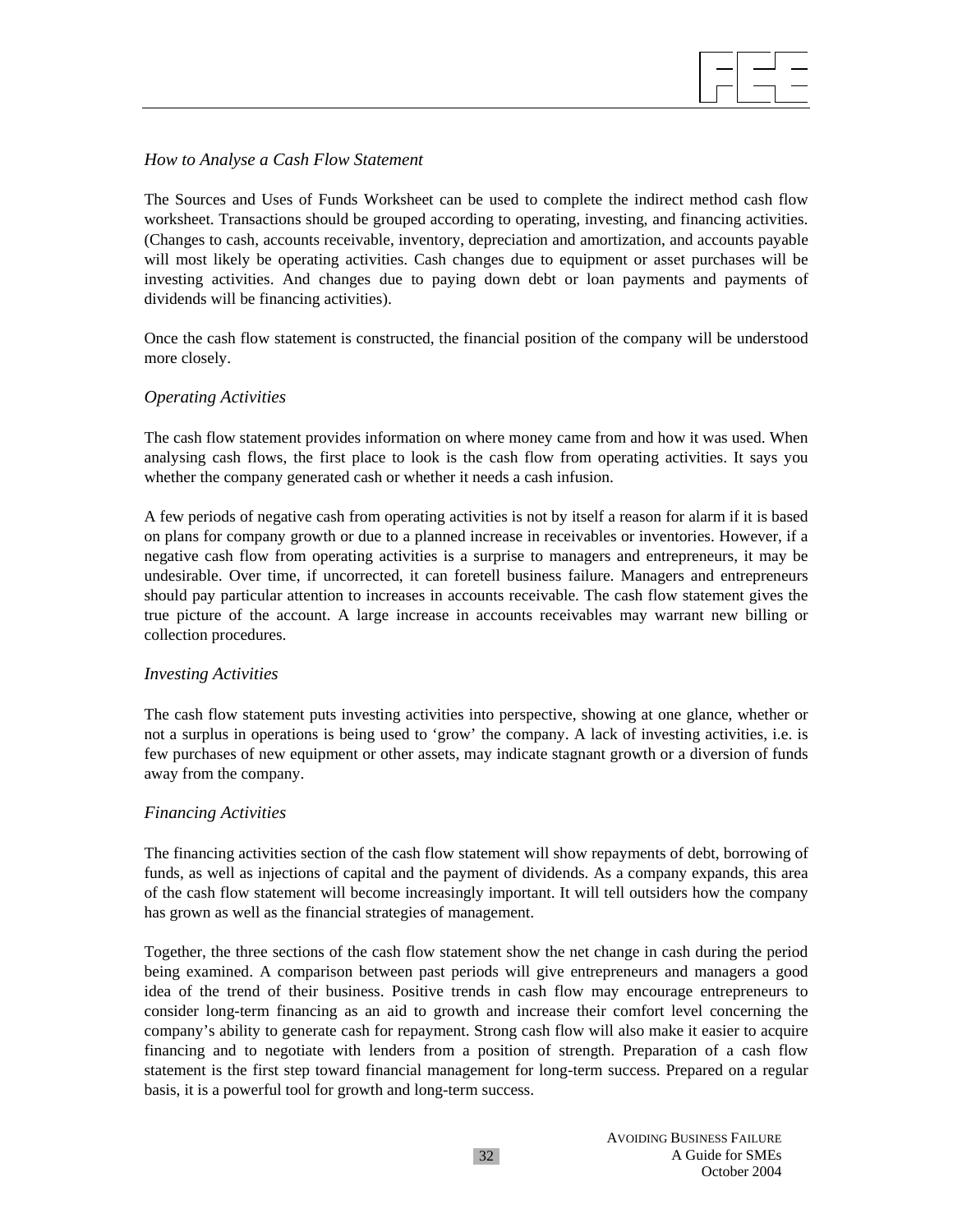

# *5.3 Ratios*

There are different kinds of ratios: this guide will provide an overview on those on liquidity, solvency and profitability only. It must however be highlighted that SMEs can also develop their own private ratios, appropriate to their business sector or niche market.

## *Liquidity Ratios*

l

Liquidity ratios are probably the most commonly used of all the business ratios. Creditors may often be particularly interested in these because they show the ability of the business to quickly generate the cash needed to pay the bills. This information should also be of high interest to SMEs themselves, since the inability to meet short-term debts would be a problem that deserves immediate attention.

The most common liquidity ratios are Current Ratio and Quick Ratio.

*Current Ratio* = current assets/current liabilities

The *Current Ratio* is a way of looking at the working capital (difference between current assets and current liabilities) and measuring short-term solvency. The ratio is in the format x/y, where *x* is the amount of all current assets <sup>16</sup> and *y* is the amount of all current liabilities.

Generally, the Current Ratio shows the ability of the business to generate cash to meet its short-term obligations. A decline in this ratio can be attributable to an increase in short-term debt, a decrease in current assets, or a combination of both. Regardless of the reasons, a decline in this ratio means a reduced ability to generate cash.

#### *Quick Ratio* = current assets less inventory/ current liabilities

The *Quick Ratio*, also known as the acid test, serves a function that is quite similar to that of the current ratio. The difference between the two is that the quick ratio subtracts inventory from current assets and compares the resulting figure (also called the quick current assets) to current liabilities.

In fact, as inventory can be turned to cash only through sales, the quick ratio provides a better picture of the ability of the business to meet its short-term obligations, regardless of sales levels. Over time, a stable current ratio with a declining quick ratio may indicate that too much inventory has been built up.

Liquidity ratios are commonly examined by banks when they are evaluating a loan application. Once the loan is obtained, the lender may also be required that to continue to maintain a certain minimum ratio, as part of the loan agreement. For that reason, steps to improve liquidity ratios are sometimes necessary.

<sup>&</sup>lt;sup>16</sup> Generally, *current assets* are cash or items that will be converted into cash within a year. Some typical current assets are: cash; inventories of raw materials; prepaid expenses such as rent, insurance, and interest; and receivables. The relationship between current assets and current liabilities tends to show the business's ability to pay off its debt during the normal course of operations.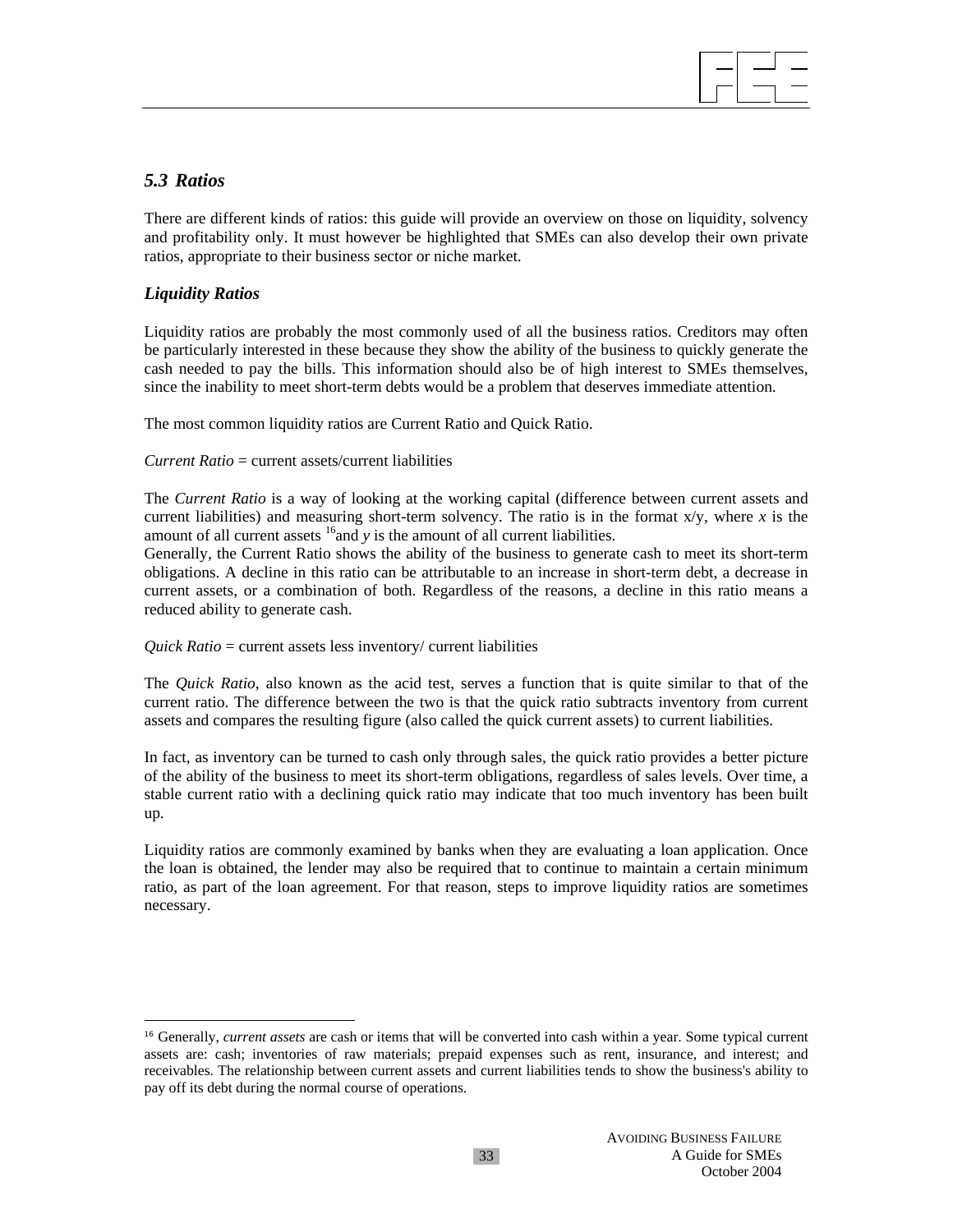

## *Solvency Ratios*

The solvency ratios are designed to help measuring the degree of financial risk faced by the business. 'Financial risk,' in this context, means the extent to which debt obligations must be met, regardless of cash flow. By looking at these ratios, the business can assess its level of debt and decide whether it is appropriate or not.

Here are presented some of the most commonly used solvency ratios.

## *Debt-to-Equity Ratio*

The debt-to-equity ratio can be computed with the following formula, using figures from the Balance Sheet:

Debt-to-equity ratio = Total debt/owner's (Stockholders') Equity

The ratio of debt-to-owner's equity or net worth indicates the degree of financial leverage used to enhance return. A rising debt-to-equity ratio may signal that further increases in debt caused by purchases of inventory or fixed assets should be restrained.

Improving this ratio involves either paying off debt or increasing the amount of earnings retained in the business until after the balance sheet date. For instance, expenses can be deferred beyond year end's date to increase retained earnings and delaying any planned bonus expense serves to increase retained earnings. Another example might be repaying revolving debt (such as a line of credit) before the balance sheet date and borrowing again after the balance sheet date.

*Debt to Assets* 

This ratio can be calculated using the following formula:

Debt to Assets  $=$  Total debt / Total Assets

The Debt-to-Assets measures the percentage of assets financed by creditors, compared to the percentage that have been financed by the business owners. Historically, a Debt-to-Asset ratio of no more than 50 percent has been considered prudent. A higher ratio indicates a possible overuse of leverage, and it may indicate potential problems meeting the debt payments.

Improving this ratio means taking steps to either increase the value of assets, or to pay off debt. For example, it can be explored whether inventory or other assets can be given a higher value. If the business starts paying off debt, Current ratio and Debt-to-Equity ratios will be improved.

#### *Coverage of Fixed Charges*

Coverage of fixed charges is also sometimes called 'times fixed charges earned'. It can be computed by taking net income before taxes and fixed charges (debt repayment, long-term leases, preferred stock dividends etc.), and dividing it by the amount of fixed charges. The resulting number shows the business ability to meet its fixed obligations of all types, the higher the number, the better.

Obviously, an inability to meet any fixed obligation of the business threatens the business's wellbeing. Many working capital loan agreements will specify that this ratio must be maintained at a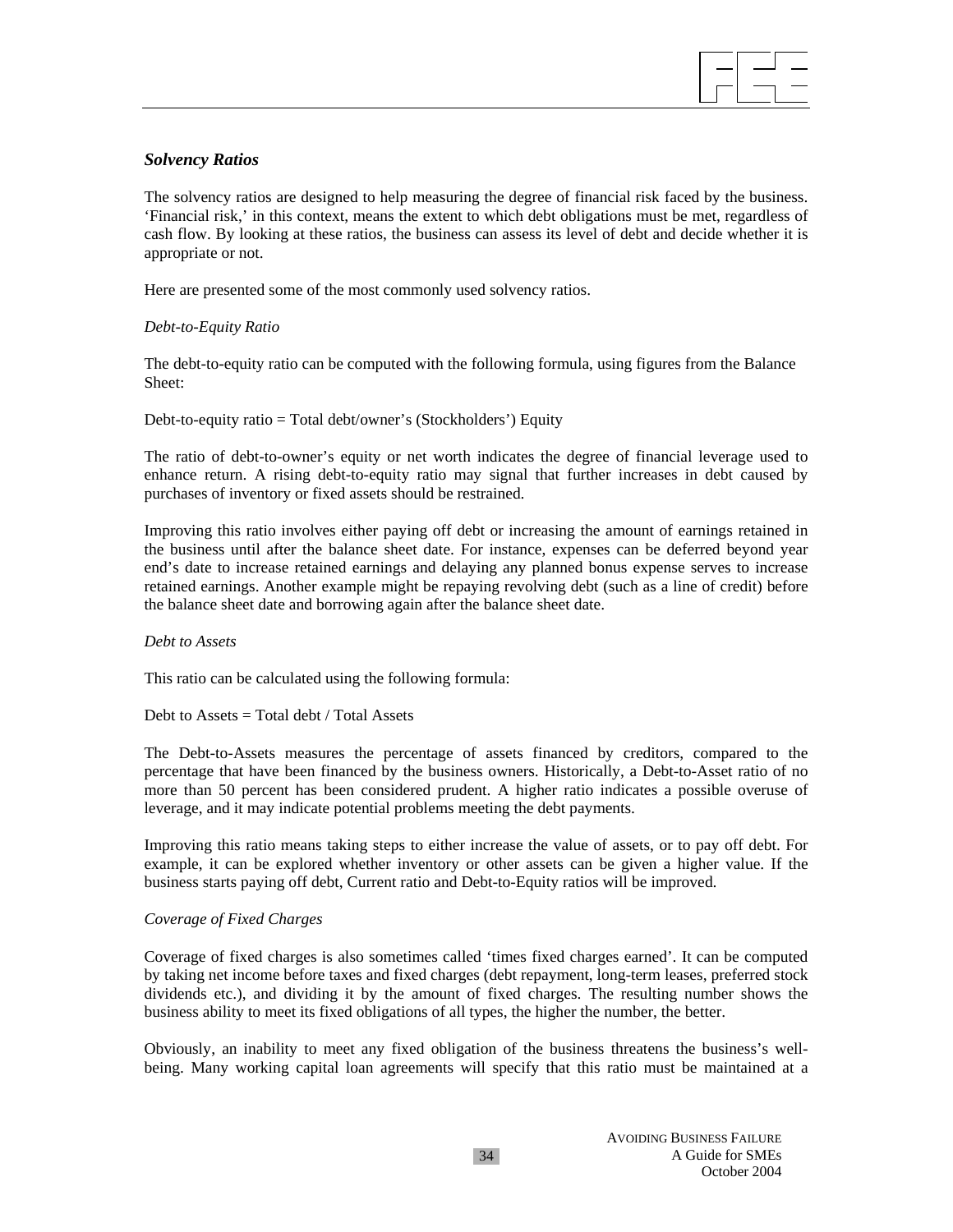

specified level, so that the lender has some assurance that the business will continue to be able to make its payments.

#### *Interest Coverage*

Interest coverage is also sometimes known as the 'times interest earned ratio.' It is very similar to the coverage of fixed charges ratio but focuses more narrowly on the interest portion of debt payments.

The following formula can be used to calculate this ratio:

Interest Coverage = Operating Income / Interest expenses

By comparing the ratio of operating income to interest expense, one can measure how many times interest obligations are covered by earnings from operations. The higher the ratio, the bigger the 'cushion' and the more able is the business to meet interest payments. If this ratio is declining over time, it's a clear indication that financial risk is increasing.

#### *Profitability Ratios*

Profitability ratios allow assessing the profitability of the business and changes in its profit performance. These ratios are probably the most important indicators of the business's financial success. Investors will be interested in these ratios insofar as they demonstrate the performance and growth potential of the business.

*ROS (Return on Sales)* 

The Return on sales can be calculated using the following formula, with figures taken from the Income Statement:

ROS = Operating Income / Sales

This ratio is designed to provide an accurate idea of how much money the business is making on primary business operations. It shows the percentage of sales remaining after all normal costs of operations. By looking at this ratio over time, one can get a fix on whether overall costs are trending up or down.

#### *Gross Profit Margin*

The Gross Profit Margin can be calculated with the following formula, using figures taken from the Income Statement:

Gross Profit Margin = Gross Profit / Sales

This ratio is basically the amount of sales remaining after the cost of goods sold has been deducted. If is declining over time, it may mean that inventory management needs to be improved, or that selling prices are not rising as fast as the costs of the goods sold. If the business is a manufacturer, it may mean that production costs are rising faster than prices, and adjustments on either side (or both) are necessary.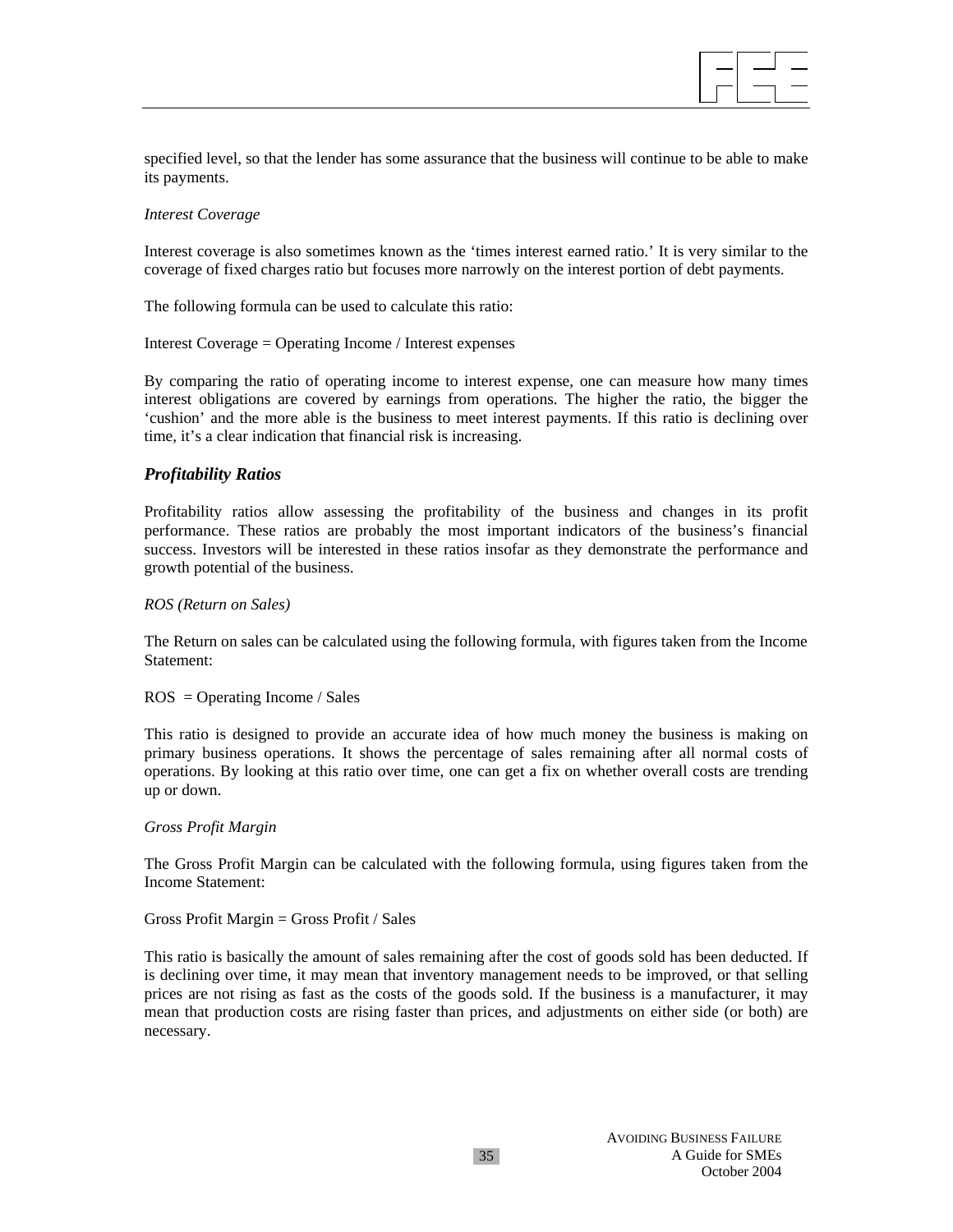

#### *ROI (Return on Investment)*

Return on Investment is the ratio of earnings before interest and taxes (EBIT) to total assets. It measures what has been earned on the investment in the business during the accounting period.

### $ROI = EBIT (Earnings before interest and taxes)$ Total Assets

The ROI can be compared to what might be earned investing in other forms (on the stock market, bank deposits, etc) during the same period. Over time, the business should be generating at least the same return that can be earned in more passive investments like stocks, bonds, and bank current deposits. A high ROI may be a result of a high return on assets, extensive use of debt financing, or a combination of the two.

#### *ROE (Return on Equity)*

The return on equity ratio can be calculated using the following formula:

## $ROE = Net income / Equity$

The ratio of net income (from the income statement) to net worth or stockholders' equity (from the balance sheet) shows what has been earned on the equity during the accounting period.

In analysing both ROE and ROI, the effects of inflation on the book value of the assets must be considered. While the financial statements show all assets at their book value (i.e. original cost minus depreciation), the replacement value of many older assets may be substantially higher than their book value. A business with older assets, generally, should show higher return percentages than a business using newer assets.